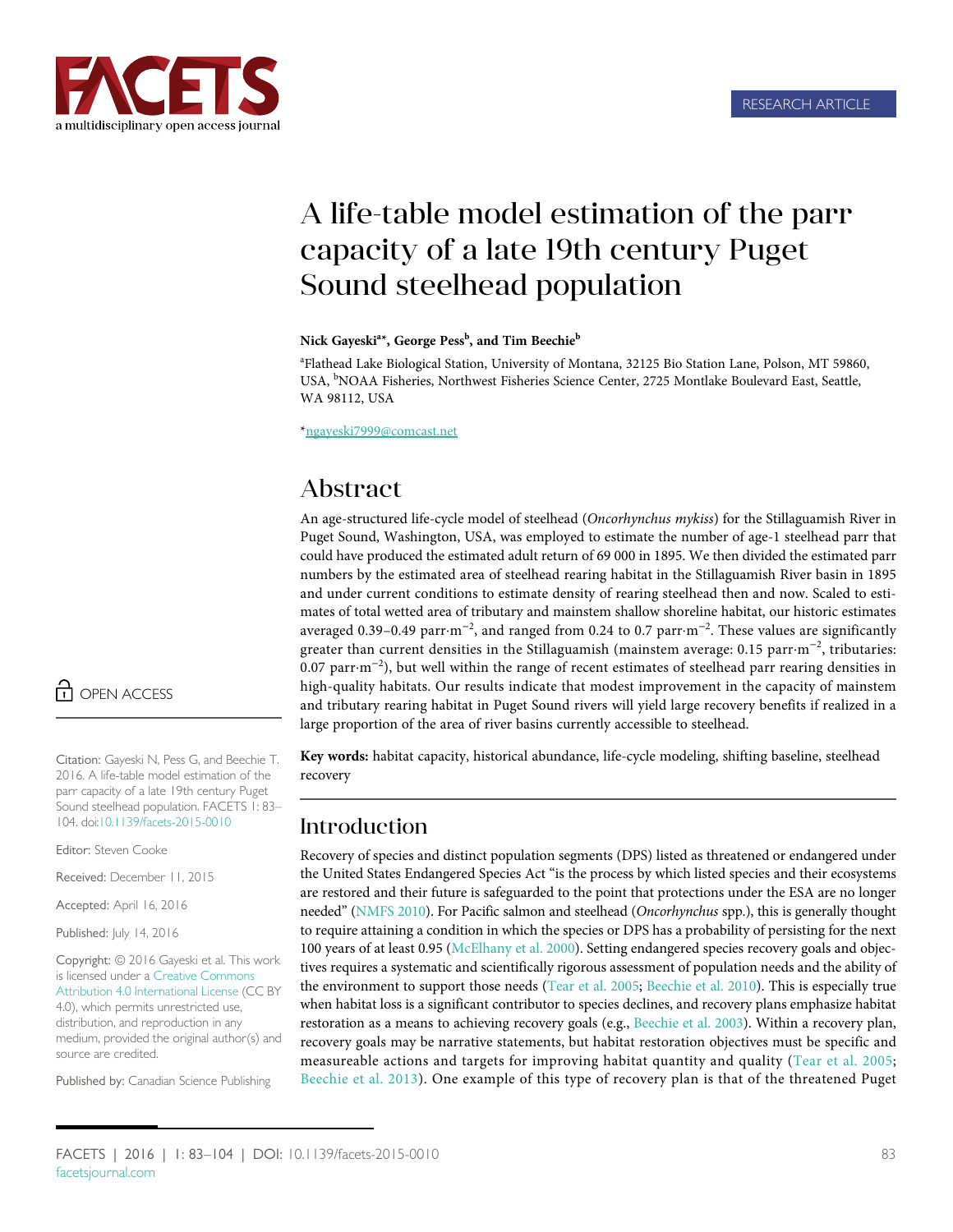

Sound steelhead (Oncorhynchus mykiss) in Washington, USA, which declined at least, in part, due to loss and impairment of freshwater spawning and rearing habitats ([Hard et al. 2007,](#page-19-2) [2015\)](#page-19-3).

Recovery of Puget Sound steelhead to a condition of de-listing will require, among other objectives, identifying threshold levels of freshwater juvenile rearing capacity necessary to sustain robust population numbers over multiple generations. However, identifying appropriate thresholds for the production of juvenile steelhead in freshwater will be hampered by lack of information about the capacity of freshwater rearing habitat that supported a much larger adult run size than exists today. [Gayeski et al.](#page-19-4) [\(2011\)](#page-19-4) employed a Bayesian approach to estimate the total adult run size from the available record of commercial catches for each of four large rivers in north Puget Sound, including the Stillaguamish. The estimated run size in the Stillaguamish River in 1895 ranged from 52 000 to 100 000 based on the 5th and 95th percentiles of the posterior distribution of the Bayes estimate, whereas a recent five-year geometric mean number of natural-origin spawners was 327 ([Ford 2011](#page-19-5), Table 74, page 237). This 100-fold decline far exceeds what might be expected in response to the loss of only 33% of stream habitat accessible to adult steelhead since 1895 ([Gayeski et al. 2011\)](#page-19-4) and a loss of 60% of estimated juvenile steelhead rearing habitat area (this study). Hence, it appears that the productivity of the freshwater rearing environment has experienced a decline since 1895 that is considerably out of proportion to the loss of accessible stream habitat area.

The main objective of this paper is to estimate this loss of productivity by estimating the steelhead parr rearing capacity of the Stillaguamish River in 1895 and compare it to the current productivity. Although post-smolt, marine survival of steelhead has also declined significantly during the past 25 years ([Friedland et al. 2014\)](#page-19-6), our focus in this paper is on the importance for the recovery of Puget Sound steelhead of attaining greater densities in steelhead parr rearing habitat than that indicated by recent data. We used an age-structured life-cycle model to estimate the number of age 1 steelhead parr that could produce an adult run size of 69 200 (the mode or most probable value of the posterior distribution of run sizes estimated by [Gayeski et al. 2011](#page-19-4)) over a range of plausible parameter values for both freshwater production and marine (smolt-to-adult return) survival. We then divided the number of parr by estimates of the area of steelhead parr rearing habitat available in 1895 to derive estimates of historical steelhead parr rearing densities (parr·m<sup>−</sup><sup>2</sup> ). The life-cycle model incorporates density dependence and a realistic, complex adult age structure that is likely to capture the complex spawning structure of steelhead under minimally disturbed conditions. We conclude with a discussion of the relevance of our estimates to the conservation of Puget Sound steelhead.

## Materials and methods

#### Study area

The Stillaguamish River basin is located in the north-central region of Puget Sound in Washington, USA, discharging to Admiralty Inlet approximately 25 miles north of the city of Everett, Washington ([Fig. 1](#page-2-0)). Puget Sound is a fjord system of flooded glacial valleys that acts as a large inland sea in Washington, USA. It is bounded by the Olympic Mountains to the west and the Cascade Mountains to the east covering 648 000 hectares with approximately 4023 km of shoreline. Numerous large (sixth-order and larger) and medium-sized (fourth- and fifth-order) rivers drain to Puget Sound and currently support 32 independent steelhead populations [\(Myers et al. 2015\)](#page-20-1). The Stillaguamish River basin contains two major branches, the North and South Forks, which both arise on the west slopes of the North Cascade mountain range. Both forks contain spawning and rearing habitat for steelhead and Pacific salmon species over the majority of their lengths. The river basin has a drainage area of 1230 km $^2$  ([Myers et al. 2015](#page-20-1), Table D-1), which is the size of an average Puget Sound river basin [\(Roni et al. 2010](#page-20-2)). The river is typical of most northern Puget Sound rivers in spanning a mixture of hydrologic regimes from lowland rain-dominated regions with historically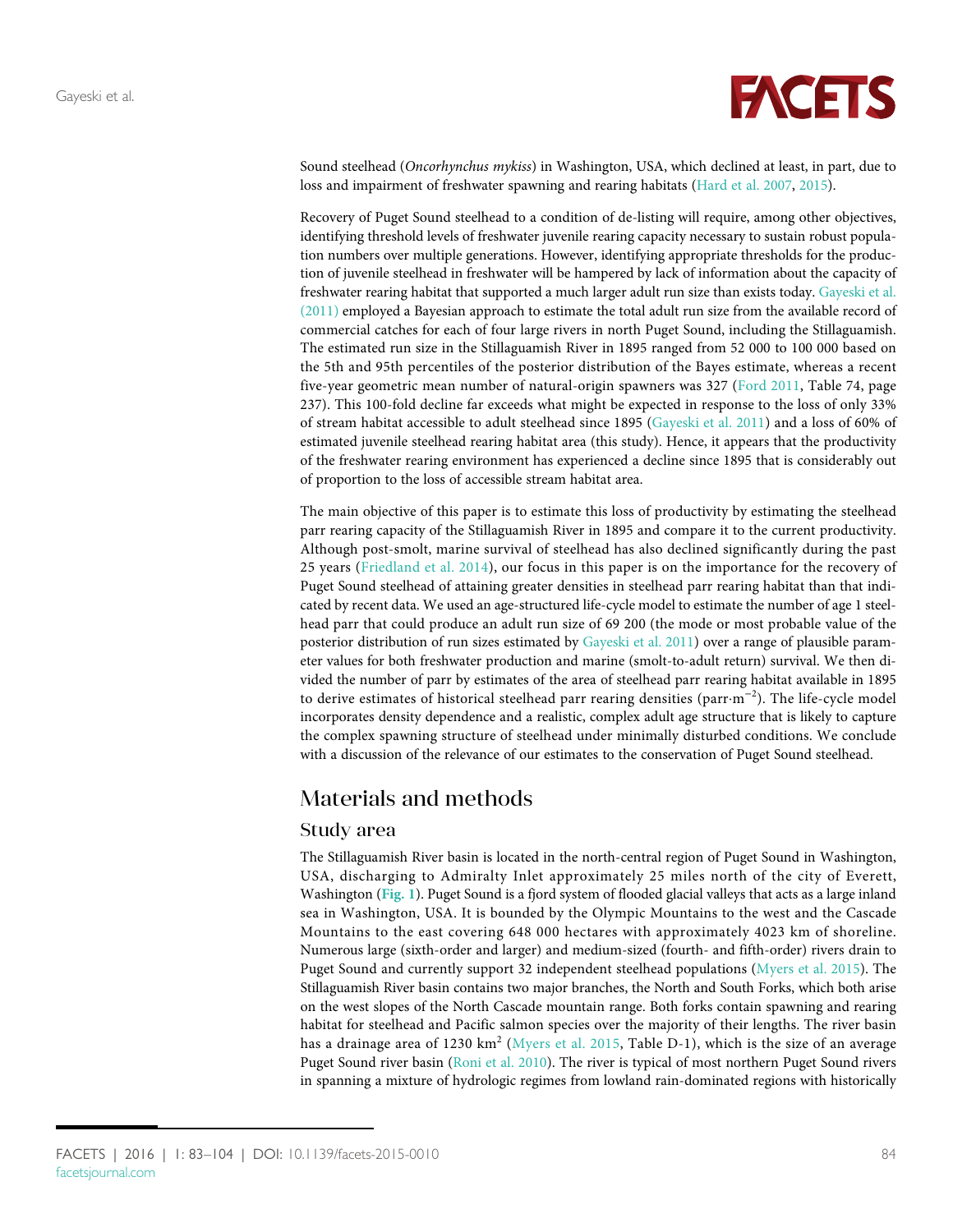

<span id="page-2-0"></span>

Fig. 1. Map of the Stillaguamish River Basin. Map produced for this article by Oleksandr Stevankiv at the National Marine Fisheries Service Northwest Fisheries Science Center.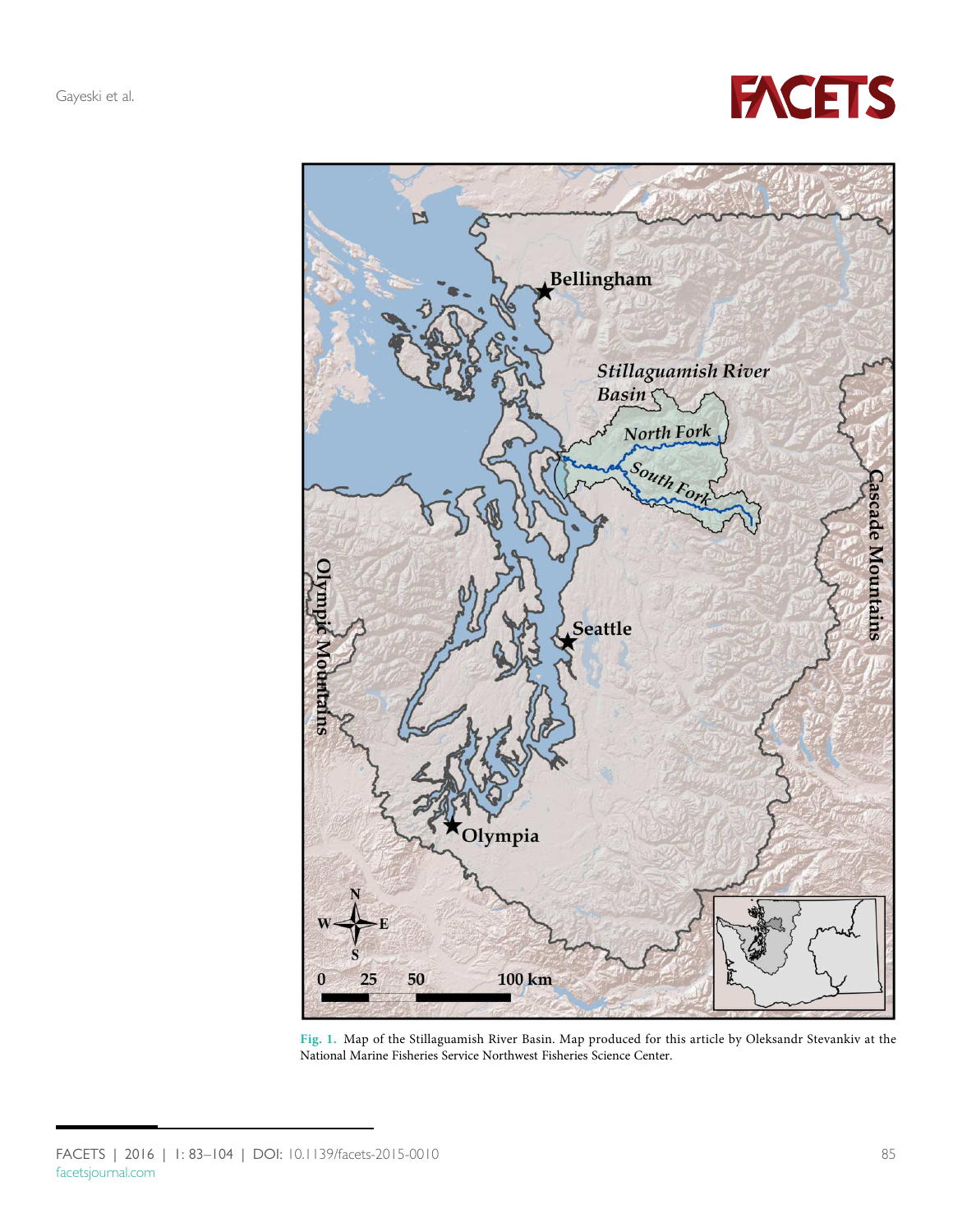

forested floodplains to transitional rain/snow mixed piedmont, to snow-dominated forested headwaters ([Myers et al. 2015](#page-20-1)). All hydrologic and climatic regions, except for small first- and secondorder headwater tributaries provided historical spawning and (or) rearing habitat for steelhead.

## Life-cycle model

We modeled a steelhead population consisting of a total of six age-classes, with four adult ages (3–6). We modeled females only and assumed a 1:1 sex ratio ([Withler 1966](#page-21-1); [Ward and Slaney 1988](#page-21-2); [Seamons](#page-21-3) [et al. 2004](#page-21-3)). The model includes repeat spawning at ages four, five, and six because repeat spawning is believed to have been an important characteristic of steelhead life history prior to the major reductions in winter-run steelhead population sizes during the past 40 years [\(Hard et al. 2015](#page-19-3)). The model consists of 19 stages. This results in a square population projection matrix, 19 rows by 19 columns, with fecundity values in the first row and transition rates or zero entries in all other rows. Life stages, transition rates, and fecundities used in the projection matrix and their abbreviations are listed in [Supplementary Material 1, Tables S1 and S2](#page-18-2). [Figure 2](#page-4-0) shows a schematic of the life-cycle model starting with parr (age 1) and terminating at each adult age (3–6) and life stage or fate (maiden or repeat spawner, surviving to spawn or harvested).

Fecundity (# eggs·female<sup>-1</sup>) is treated as age- and type-specific (maiden or repeat spawner) based on weight-at-age ([Supplementary Material 1, Table S2;](#page-18-2) [Supplementary Material 2\)](#page-18-3). The model includes a single smolt age-class (age 2), which is the most common smolt age for most coastal and Puget Sound steelhead populations [\(Withler 1966;](#page-21-1) [Quinn 2005](#page-20-3); [Hard et al. 2015\)](#page-19-3). Population projections of the model were conducted at annual time steps.

Density dependence is incorporated during the period of freshwater residence prior to smolting in the transition from emergent fry-to-age-1 (parr). Accordingly, the model includes two sub-age-1 life stages: eggs and fry. Fry-to-parr survival (fp) is modeled as a type II (Beverton–Holt) function with fixed parameters  $\alpha$  and  $\beta$ :

$$
fp = \alpha/(1 + n_{\text{fry}} \times \beta) \tag{1}
$$

where  $\alpha$  is the inherent maximum fry-to-parr survival rate at low density under optimal conditions, β is the inverse of the number of fry at which fry-to-adult survival =  $\alpha/2$ , and  $n_{fiv}$  is the number of fry. The number of fry is:

$$
n_{\rm fry} = n_{\rm eggs} \times \text{sr} \times \text{ef}
$$
 (2)

where  $n_{eggs}$  is the total egg deposition, sr is the sex ratio, ef is the deterministic egg-to-fry survival rate. Consequently, fp will vary nonlinearly with the number of fry produced by each year's total spawner abundance as will the number of parr produced the following year by each age and type spawner. All other life-stage transitions are considered deterministic and density independent. The model tracks all life stages from egg deposition to adult return by age and stage class, so that production by each spawner type (age and repeat-spawning status) could be accounted separately.

For modeling convenience, we assume that repeat spawners attempt to repeat spawn the year after their maiden spawning and that there are no third-time spawners. Repeat spawning the year after maiden spawning was found to be the most common pattern in steelhead in Kamchatka as determined by scale analysis of several hundred samples collected by a joint US-Russian conservation research program between 1996 and 2005 [\(Pavlov et al. 2001;](#page-20-4) N. Gayeski, personal observation, 2015). Repeat spawning was modeled for each maiden spawner in age-classes three to five by simply assigning an age-specific probability of surviving spawning to re-enter the ocean. We assumed that there was no difference in reproductive effort between maiden spawners in a given age-class that succeeded in repeat spawning and those that did not. The maximum adult age was set at six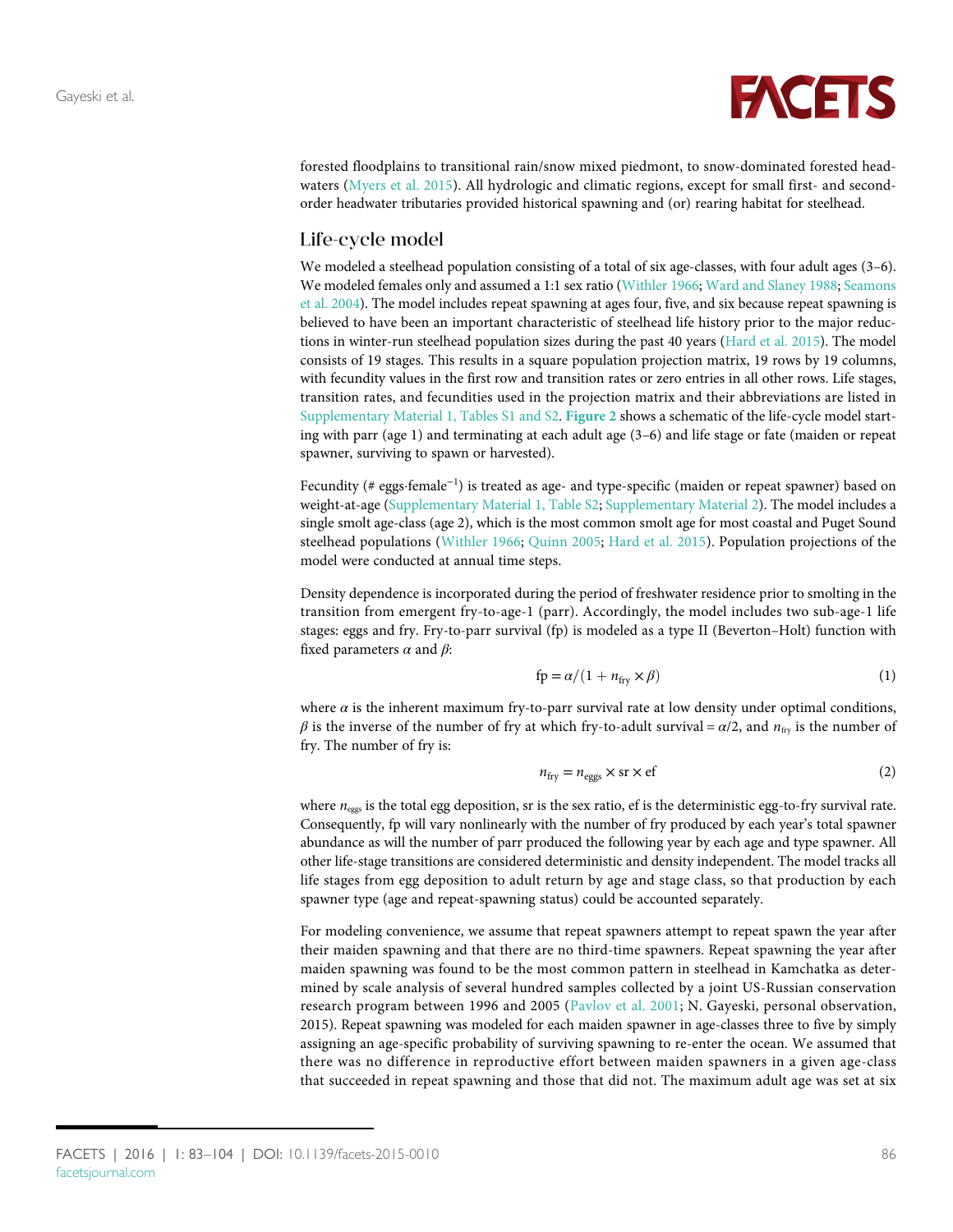

<span id="page-4-0"></span>

Fig. 2. Schematic of life-cycle model stages. Parr are age 1; smolts are age 2. Numbers indicate age of post-smolt stages. Immature (Juvenile) stages are labeled with "J" and colored light yellow. Adults maturing for the first time (maiden spawners) are labeled "M" followed by either "S" (light blue) to indicate spawners or "H" (orange) to indicate inriver or terminal area harvest. Mature adults returning for a repeat spawning are labeled "R" followed by either "S" (light green) or "H" (orange) as for maiden spawners.

and the maturation rate of six-year old fish was set implicitly to 1. Modeling was conducted in MATLAB 7.10.

Puget Sound steelhead in the late 19th century were harvested exclusively in terminal areas (river mouths and associated estuary or nearshore) and in-river fisheries [\(Wilcox 1898](#page-21-4)). Thus, only mature fish, both maiden and potential repeat spawners, were harvested. [Gayeski et al. \(2011\)](#page-19-4) argued that given that the peak commercial harvest of steelhead in Puget Sound occurred in 1895, six years after statehood and the initiation of large-scale commercial fishing for steelhead, the total adult return (harvest plus spawning escapement) was likely recruited from a population at or very near its unfished equilibrium abundance, as determined by the average conditions in freshwater and the marine envi-ronment that existed in the final quarter of the century. [Gayeski et al. \(2011\)](#page-19-4) employed a Bayesian approach to estimate the posterior distribution of the 1895 adult return to the Stillaguamish from the reported commercial steelhead catch for the Stillaguamish augmented by estimates of unreported, non-commercial in-river harvest of steelhead by settlers and others based on historical records and reports. The commercial harvest data were reported in pounds, which Gayeski et al. converted to estimates of total numbers landed using a distribution of average steelhead weights estimated for the period. The total return was then estimated from the estimated total numbers landed and an estimate of the distribution of the total harvest rate assuming a binomial distribution for the harvest process. The posterior mode (single most probable value) of the estimated total adult return in 1895 was 69 200 corresponding to an estimate of 34 600 adult females assuming a sex ratio of 1:1.

[Gayeski et al. \(2011\)](#page-19-4) estimated that this return was most likely harvested at a rate of nearly 55%, yielding a total harvest of females of nearly 18 900 and a spawning escapement of approximately 15 700. We assumed that this was the case and employed the life-cycle model to estimate the number of age-1 individuals that must have been produced in order to recruit a female population of 34 600. We did this by running the model for 25 time steps (years) starting with 10 years of no harvest and adding harvest at time step 11 that built up steadily to a maximum rate of 0.545 at time step 16 equal to the harvest rate on the 1895 population estimated by [Gayeski et al. \(2011\)](#page-19-4). The model was run for an additional 9 time steps to verify that the year 16 total catch was a maximum, reflecting the historical harvest record ([Fig. 3](#page-5-0)). The density-dependence capacity parameter was adjusted to achieve the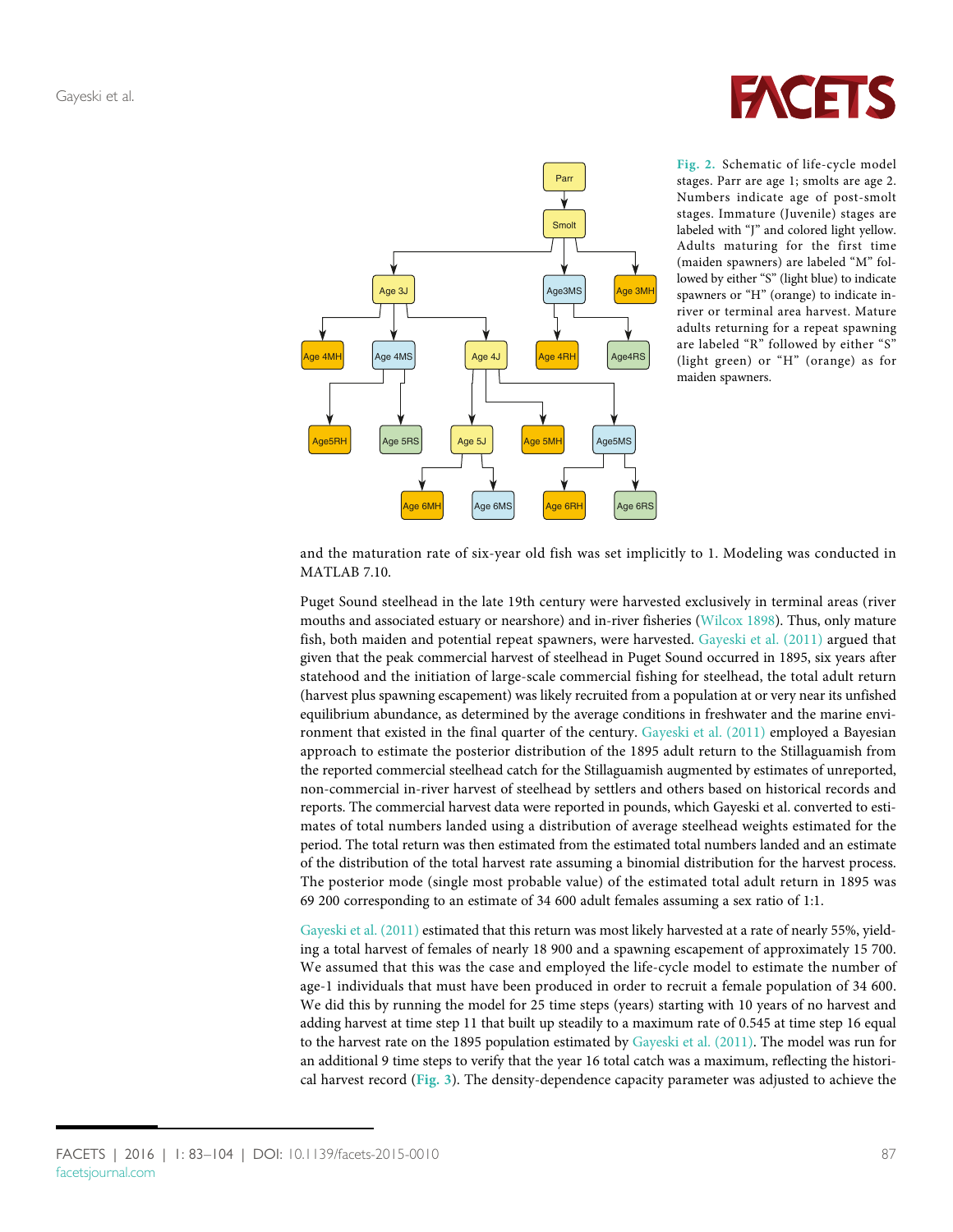

<span id="page-5-0"></span>

Fig. 3. Time trajectory of the modeled late 19th century Stillaguamish adult female steelhead population starting at the unfished equilibrium in year 0, with harvest starting in year 11 and building to a constant maximum harvest rate of 0.545 in year 16. Black line: total returning adult steelhead. Dark red line: total maiden spawners. Green line: total repeat spawners. Blue line: total adults harvested. The straight-line trajectories for years 1–10 show the unfished equilibrium abundance levels.

estimated 1895 total catch and total spawner abundance, as described below. The model was then run with the harvest rate set to zero to determine the total unfished equilibrium abundance of all ages at the stable age distribution. We refer to this henceforth as the 1895 equilibrium.

We tracked the annual abundance of harvested and unharvested maiden and repeat spawners separately in order to evaluate the impact of harvest on age-classes and on maiden and repeat spawners. The model has 19 stages, including 17 stages for the four oldest age-classes, of which 14 stages are matures. These enable the model to keep track of all spawner life histories and the life histories of all harvested matures ([Fig. 2](#page-4-0), Table S2).

Fertilities, also referred to as "effective fecundities," are measured as the number of age-1 progeny (parr) produced by each spawner of a particular age and type, x; that is, the number of offspring surviving to year  $t + 1$  produced by each age-x spawner in year t. These numbers occupy the first row of the square population projection matrix. Thus, the model assumes a prebreeding census, whereby parents are counted each year prior to spawning and their offspring are counted prior to spawning the following year. Fertilities are, therefore, matrix elements generated by underlying vital rates. The vital rates are fecundity (eggs/age and type female), sex ratio, egg-to-emergent fry survival, and density-dependent fry-to-parr survival ([Supplementary Material 1, Table S2\)](#page-18-2). Fecundity was treated as age- and size- (weight)-specific for both maiden and repeat spawners in each mature age-class. Since repeat spawners must recover body condition upon re-entering marine waters before they invest energy in gonad production and because they have less time to feed in marine waters before returning to freshwater to spawn than maiden fish of the same age, we assigned repeat spawners a fecundity value slightly greater than maiden spawners in the previous age-class (to account for some body size increase) but less than the value assigned to maiden spawners in the same age-class.

Age-specific weights and fecundities are based on length, weight, and fecundity data collected from steelhead in western Kamchatka on the Russian North Pacific Rim in 2001–2004 (N. Gayeski,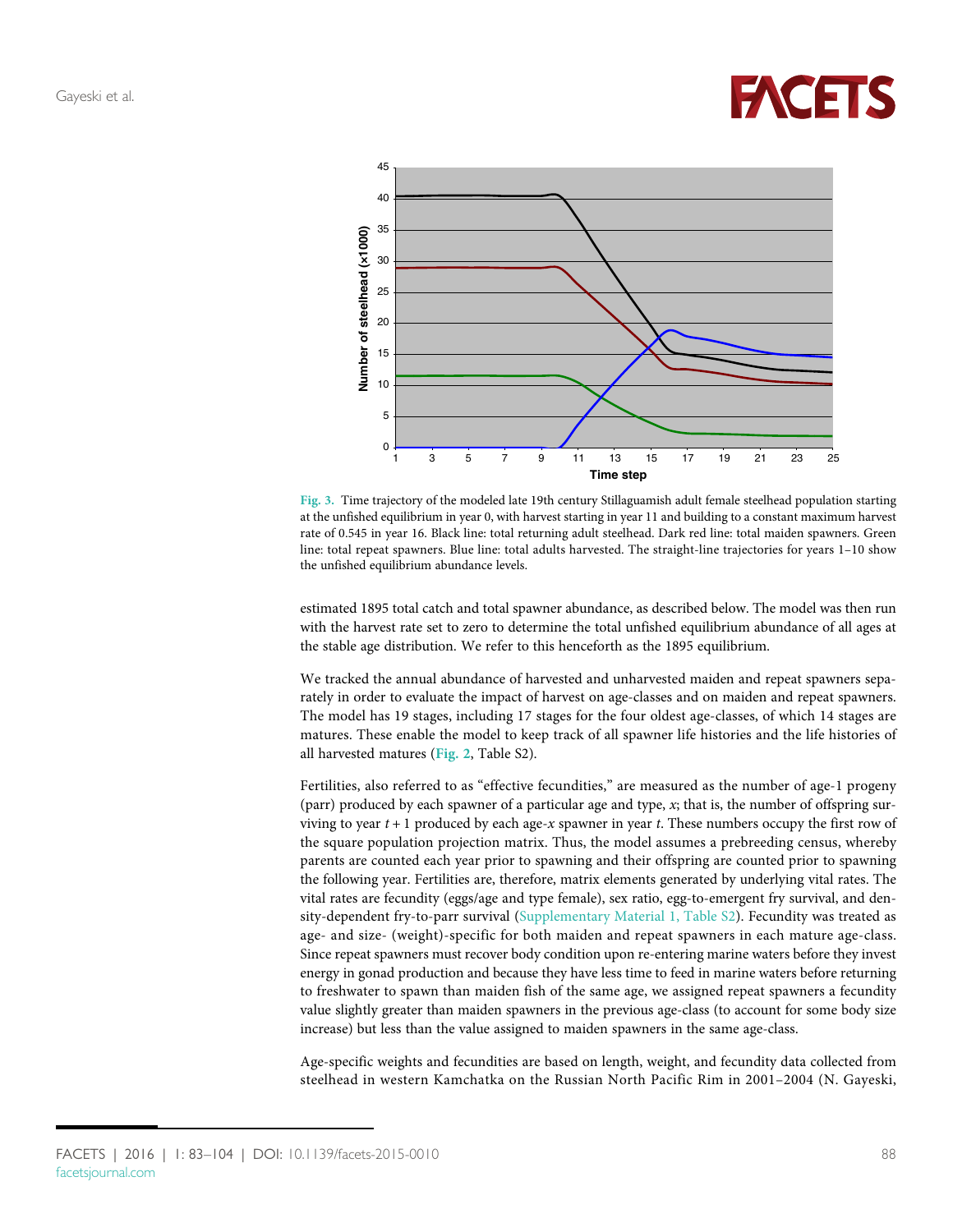

personal observation, 2015), and scale analyses of the same individuals made by Dr. Kiril Kuzhichin at the Department of Ichthyology, Moscow (Russia) State University. We used data from Kamchatka because we had fecundity (egg number) and length, weight, and age data for each of approximately 80 individual females. We selected representative lengths-at-age for 3-, 4-, 5-, and 6-year-old maiden and repeat-spawning females that provided representative weights for given lengths and ages. We compared both measured and estimated fecundity-at-length from the Kamchatka data to length-fecundity data for several British Columbia steelhead populations provided to the lead author by Dr. Bruce Ward to evaluate how representative of North American steelhead Kamchatka steelhead are. Kamchatka steelhead had slightly greater fecundity at a given length and weight than the majority of British Columbia winter-run populations. We then adjusted the expected fecundity-at-length downward by adjusting the intercept of the natural log–log regression of fecundity on length of the Kamchatka samples to obtain an average fecundity approximately equal to the mean value reported by [Quinn \(2005,](#page-20-3) Table 15-1) that was based on a survey of available published and unpublished data, including the British Columbia data that we examined. We expected that the average fecundity value reported in [Quinn \(2005\)](#page-20-3) was more likely than the unadjusted Kamchatka data to be representative of Puget Sound steelhead in the late 19th century, as indicated by the range of average steelhead weights reported by [Gayeski et al. \(2011\)](#page-19-4). The resulting parameterization of the model was corroborated by the model's achieving the target average adult weight of Puget Sound winter-run steelhead of 8.25 lbs. estimated by [Gayeski et al. \(2011\)](#page-19-4). Length-weight and lengthfecundity equations are provided in [Supplementary Material 2.](#page-18-3) Age-specific fecundities are listed in [Supplementary Material 1, Table S2](#page-18-2).

#### Modeling the Stillaguamish circa 1895 steelhead population

Estimating the number of parr produced at the 1895 equilibrium requires that we appropriately partition the recruitment process between the freshwater and marine (post-smolt) periods. Because there are scant empirical data for annual survival rates of smolts and post-smolt age-classes of Pacific salmon and steelhead, we chose two marine survival scenarios, one low and one high, that we believe bracket the likely true values of age-specific post-smolt marine survival of steelhead during the late 1800s.

#### Modeled marine survival

We started from an estimate of average smolt weight of 54 g, which is equivalent to a smolt fork length of 175 mm and Fulton's Condition Factor K [W (g)  $\times$  100/L (cm)<sup>3</sup>] of 1.0, and assumed a smoltto-age-3 survival rate of 0.20 [\(Ward and Slaney 1988;](#page-21-2) [Quinn 2005\)](#page-20-3). Age 3 is the earliest age of maturation and age 6 the oldest. We estimated the survival rate from age 3 to age 6 for fish that first mature at age 3 to be 0.40 for the low marine survival scenario and 0.80 for the high survival scenario. The value of 0.40 corresponds to an average annual survival rate of 0.74, and the value of 0.80 to an average annual rate of 0.93. We assumed that annual marine survival increases with size, and therefore with age. To determine age-specific annual marine survival values for ages 3, 4, and 5 that reflect this assumption while meeting the cumulative survival constraints of the two survival scenarios, we applied the allometric growth-survival model of [McGurk \(1996\)](#page-20-5) to the length- and weight-at-age data we chose for the model. The weights-at-age for ages 3–6 were independently constrained by having to achieve an average fish weight of 8.25 pounds, the mean of the weight range estimated by [Gayeski](#page-19-4) [et al. \(2011\),](#page-19-4) and the total weight of the catch estimated for the Stillaguamish by [Gayeski et al.](#page-19-4) [\(2011\).](#page-19-4) Having chosen the weights of each spawner age and type (maiden or repeat spawner), we applied the McGurk model to the average weight of smolts and each post-smolt maiden spawner age-class and estimated annual age-specific survivals using parameter values from within the range estimated for steelhead by [McGurk \(1996\)](#page-20-5). This resulted in values of 0.73, 0.74, and 0.75 for the annual rates of ages 3, 4, and 5 immatures, respectively. Values for the high survival scenario were 0.92, 0.93, and 0.94, respectively.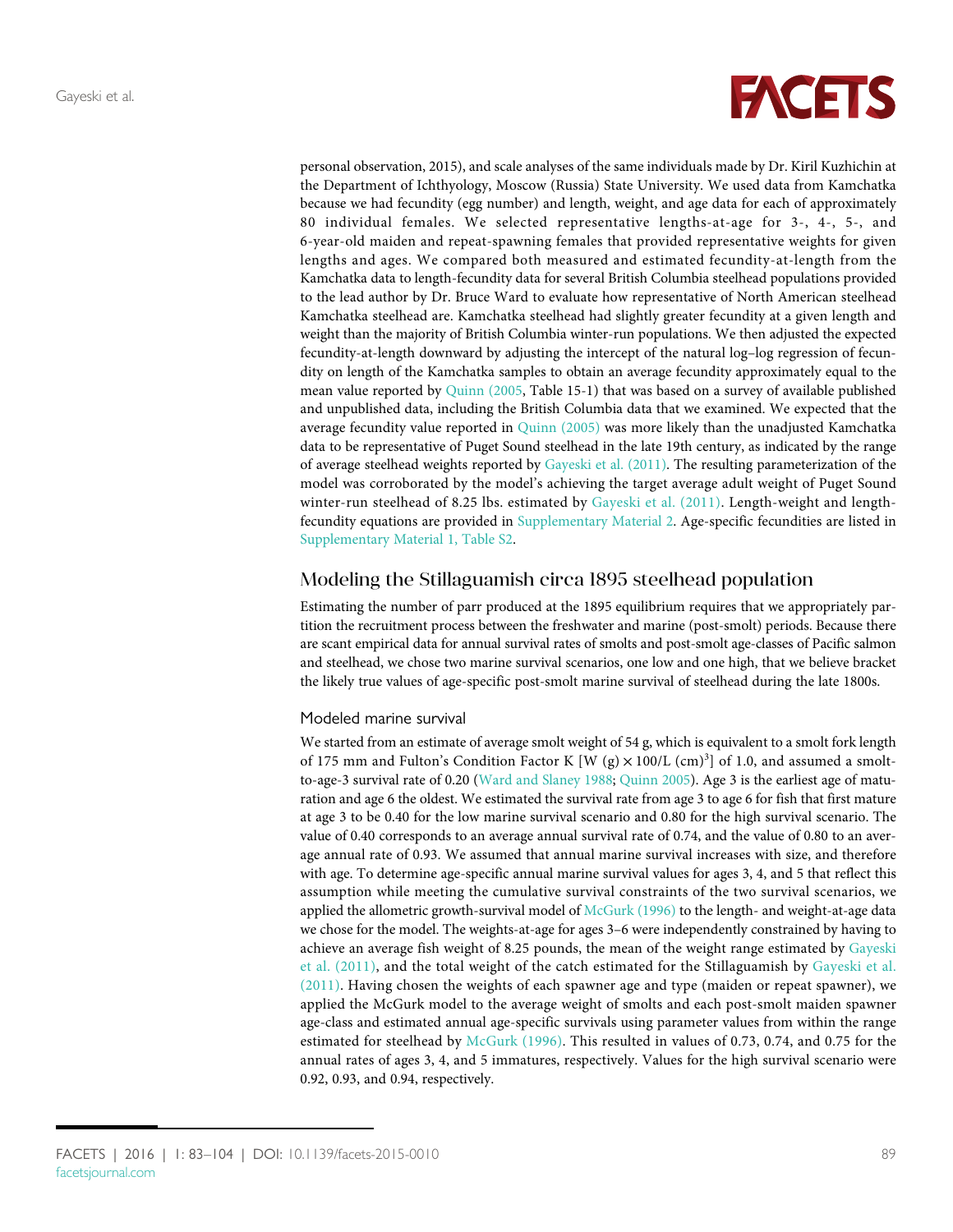

#### Modeled maturation and repeat spawning rates

To determine the proportions of spawners of each age and type (maiden and repeat) in the total return, we estimated age-specific maturation rates of ages 3–5 and post-spawning survival rates of maiden spawners ages 3–5 that would result in repeat spawner proportions of returning adults between 20% and 30% [\(Withler 1966](#page-21-1); [Pavlov et al. 2001\)](#page-20-4) and would achieve the target average weight of returning adults of 8.25 pounds, assuming that all adult ages and types were equally susceptible to harvest and thus were represented in the total catch in direct proportion to their relative abundance in the total return. We assumed that post-spawning survival increased with the size and age of maiden spawning fish. These values (Sp3S, Sp4S, Sp5S; [Supplementary Material 1, Table S2\)](#page-18-2) represent the proportions of maiden spawners at each age that survive to re-enter the ocean at a point in the year at which their survival from that point to the next spawning year is equal to the annual survival rate of immatures of the same age (S34, S45, S56; [Supplementary Material 1, Table S2](#page-18-2)), so that the total survival of repeat spawners to repeat spawning the following year is equal to the product of the two rates (e.g., Sp3S × S34; [Supplementary Material 1, Table S2](#page-18-2)).

#### Modeled freshwater survival

Given the model values for age-specific fecundity, maturation rates, probabilities of repeat spawning, and marine survival rates, it remained to determine the density-dependent parameters alpha  $(\alpha)$  and beta ( $\beta$ ) and values for egg-to-fry (ef) and parr-to-smolt (ps) survival. We chose a value of 0.2 for eggto-fry survival based on a range of literature values ([Ward and Slaney 1993](#page-21-5); [Quinn 2005\)](#page-20-3), taking into consideration that this is an average value for the entire Stillaguamish watershed that spans a range of mainstem and tributary spawning geologies and habitat conditions.

We considered two different values for the density-dependence alpha parameter and for ps, the density-independent parr-to-smolt survival parameter. The alpha parameter is the value for the survival rate of fry to age 1 (parr) when fry densities are very low. We chose values of 0.20 and 0.40. For parr-to-smolt survival, we chose a value of 0.3, the value used by the Puget Sound Steelhead Technical Recovery Team for current optimal conditions [\(Quinn 2005;](#page-20-3) [Hard et al. 2015](#page-19-3), Appendix C), and a value of 0.4 as a conservative estimate for the less anthropogenically disturbed habitat conditions that likely existed throughout the Stillaguamish basin in the late 19th century relative to current conditions. The value of 0.4 is similar to several ([Oosterhout et al. 2005](#page-20-6); [Pess et al. 2011\)](#page-20-7) contemporary estimates of over-winter survival of pre-smolt coho salmon in high-quality habitats. Pre-smolt coho are smaller in body size than steelhead parr and can be expected to survive at lower rates than steelhead parr in similar quality habitats. Given values for all parameters, the total equilibrium abundance is determined by the beta parameter of the density-dependence function, which controls the response of fry-to-parr survival to fry density, and therefore functions as the fry capacity parameter.

Thus, we evaluated juvenile production under four variants of the freshwater component of the lifecycle model corresponding to all combinations of the two parameters governing freshwater survival,  $\alpha$  (0.2 or 0.4) and ps (parr-to-smolt, 0.3 or 0.4), for each of the two sets of post-smolt marine survival parameterizations, a total of eight parameterizations of the model. For each of the eight parameterizations, we ran simulations for a period of 25 years under a no harvest and a harvest scenario starting at the unfished equilibrium abundance and stable age distribution. For the harvest scenario, we set the base harvest rate to 0.545, the posterior mode of the estimate in [Gayeski et al. \(2011\)](#page-19-4). [Figure 3](#page-5-0) shows the time trajectory for one of the eight parameterizations under the harvest scenario. (Note that since all eight parameterizations of the model are constrained to achieve the same equilibrium total and component adult age and stage (maiden or repeat) abundance, the time trajectories of each are identical to one another within rounding error, except for difference in the proportion of repeat and maiden spawners between the four low and four high marine survival scenarios. Hence only one such trajectory is shown.)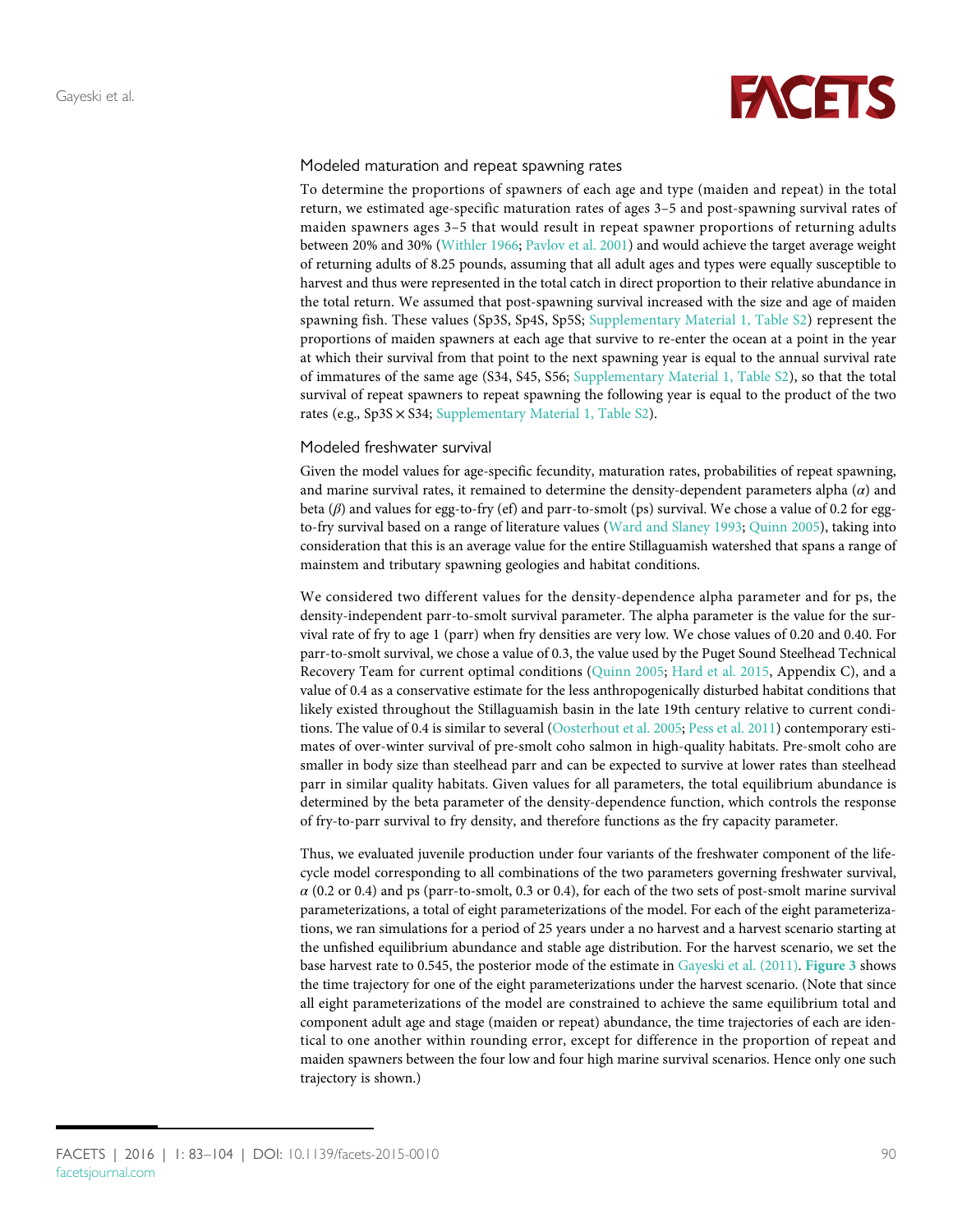

We recorded summary data for equilibrium conditions for each of the eight parameterizations of the model. The value of the density dependence capacity parameter,  $\beta$ , under equilibrium conditions was determined by trial and error by first identifying the stable age distribution of the model and then running the harvest scenario as described above and tuning the beta parameter and the initial population abundance until the total female harvest and spawner escapement corresponded closely to the values estimated by [Gayeski et al. \(2011\)](#page-19-4) (female spawners = 15 743, total female harvest = 18 857, total female return =  $34\,600$  at simulation year 16 with the harvest rate = 0.545). Equilibrium values of the quantities of interest were then determined by setting the harvest rate to zero.

#### Results

[Figure 4](#page-8-0) shows the equilibrium parr abundance for all eight model scenarios, in addition to the mean of the four low and four high scenarios, and the grand mean of all eight scenarios. The model output of all parameters for the most favorable and most unfavorable of the eight survival scenarios (H4 and L1, respectively) together with the averages of the four low and four high marine survival scenarios are listed in [Table 1](#page-9-0). The complete results for each of the eight models are listed in [Supplementary](#page-18-2) [Material 1, Table S3.](#page-18-2)

The strongest contrast in the outputs is between the two marine survival scenarios. Densitydependent fry-to-parr survival at the unfished equilibrium is significantly lower under high postsmolt survival (0.021–0.029) than under low post-smolt survival (0.037–0.049). This results from higher values for the fry capacity parameter beta (lower fry capacities) under the high marine survival scenarios and is illustrated in [Table 1](#page-9-0).

The same number of total fry is produced at equilibrium under all models. The mean number of fry (males and females) across all eight models is 39 000 000 with a coefficient of variation (c.v., standard deviation/mean) of 0.006. Parr and smolt production are more variable. Parr production ranges from a low of 826 000 under model H4 to a high of 1 926 000 under model L1, and smolt production ranges from a low of 330 000 to a high of 578 000. Mean parr production over all models is 1 320 000 with a c.v. of 0.33. Mean smolt production is 452 000 with a c.v. of 0.28. The averages (c.v.) for the four low survival scenarios are  $1\,670\,000\,(0.14)$  and  $573\,000\,(0.005)$ . The averages (c.v.) for the four high survival scenarios are 969 000 (0.14) and 332 000 (0.003).

<span id="page-8-0"></span>

Fig. 4. Dot plot of modeled total parr at equilibrium for each of the four low and high marine survival scenarios, the average of the four low and high scenarios and the grand mean over all eight scenarios. Data are adapted from Table S3.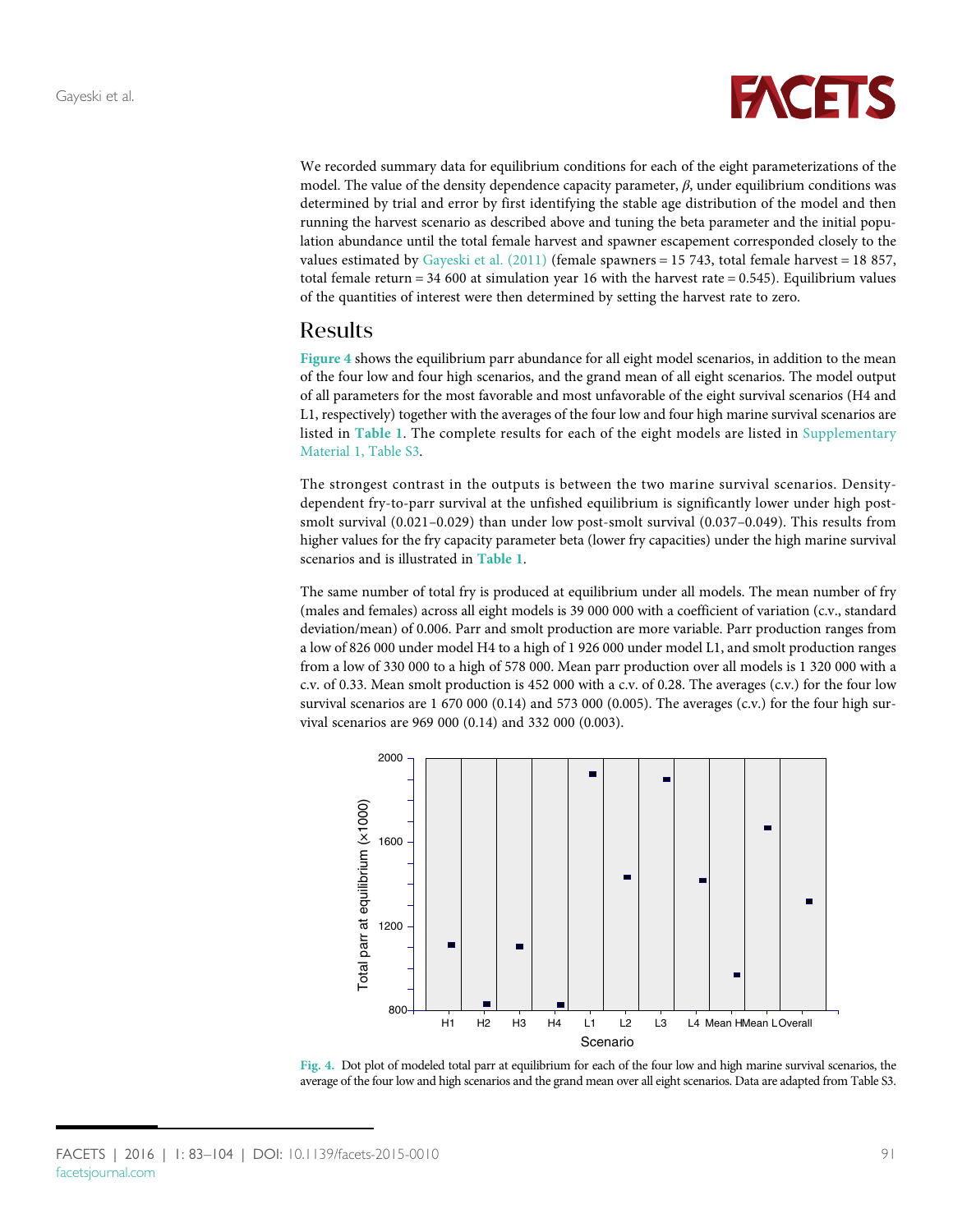# FXCETS

<span id="page-9-0"></span>Table 1. Results for 25-year simulations for the most unfavorable of the four low survival scenarios, the most optimistic of the four high survival conditions. Whole numbers are total number of individuals or items (e.g., "fecundity" is the number of eggs per female; "Female spawners at EQ", "Total fry", "Total parr", and "Total smolt" are total numbers of each life stage. "Beta" is the inverse of the number of fry at which the density-dependent fry-toparr survival rate is reduced to Alpha/2. "Spawner-to-spawner" is the number of adult spawners of both sexes that are produced by the total number of adult female spawners in the preceding generation. Decimal fractions less than 1.0 are either survival rates or proportions of individuals in a specific life stage.

| Parameters/model                   | Scenario L1 | <b>Average low</b> | Scenario H4   | Average high |
|------------------------------------|-------------|--------------------|---------------|--------------|
| Mean fecundity at stable age       | 4924        | 4924               | 4832          | 4832         |
| Egg-to-fry                         | 0.2         | 0.2                | 0.2           | 0.2          |
| Alpha                              | 0.2         | 0.3                | 0.4           | 0.3          |
| Beta                               | 1/6 383 700 | 1/3 861 600        | 1 / 1 090 700 | 1/2 036 925  |
| Parr-smolt                         | 0.3         | 0.35               | 0.4           | 0.4          |
| Smolt-ocean age 3                  | 0.2         | 0.2                | 0.2           | 0.2          |
| pMat4                              | 0.2636      | 0.2636             | 0.3306        | 0.3306       |
| pMat5                              | 0.3648      | 0.3648             | 0.3974        | 0.3974       |
| Ocean age 3-to-ocean age 4         | 0.73        | 0.73               | 0.92          | 0.92         |
| Ocean age 4-to-ocean age 5         | 0.74        | 0.74               | 0.93          | 0.93         |
| Ocean age 5-to-ocean age 6         | 0.75        | 0.75               | 0.94          | 0.94         |
| Female spawners at equilibrium     | 39 817      | 39 452             | 40 038        | 40 231       |
| Proportion repeat spawners         | 0.235       | 0.235              | 0.286         | 0.286        |
| Fry-parr at equilibrium            | 0.049       | 0.043              | 0.021         | 0.025        |
| Total fry                          | 39 188 957  | 38 830 384         | 38 693 191    | 38 880 379   |
| Total parr                         | 1 926 005   | 1 670 472          | 825 993       | 968 562      |
| Total smolt                        | 577 802     | 572 533            | 330 397       | 332 003      |
| Fry-to-smolt                       | 0.0148      | 0.0148             | 0.0086        | 0.0086       |
| Egg-to-smolt                       | 0.0030      | 0.0030             | 0.0017        | 0.0017       |
| Cohort smolt-to-adult <sup>a</sup> | 0.105       | 0.105              | 0.172         | 0.172        |
| Egg-to-adult <sup>a</sup>          | 0.000 311   | 0.000 311          | 0.000 295     | 0.000 295    |
| Spawner-to-spawner <sup>a</sup>    | 1.54        | 1.54               | 1.46          | 1.46         |
| Cohort smolt-to-adult <sup>b</sup> | 0.138       | 0.138              | 0.237         | 0.237        |
| Egg-to-adult <sup>b</sup>          | 0.000 408   | 0.000 408          | 0.000 406     | 0.000 406    |
| Spawner-to-spawner <sup>b</sup>    | 2.02        | 2.02               | 2.02          | 2.02         |

<sup>a</sup>Cohort smolt-to-adult, egg-to-smolt, and spawner-to-spawner measured for maiden (first-time) spawners only.

 $b$ Cohort smolt-to-adult, egg-to-smolt, and spawner-to-spawner measurements including separate accounting of repeat spawners.

The proportions of repeat spawners are noticeably greater than for any current Puget Sound steelhead population for which there are data [\(Hard et al. 2015\)](#page-19-3): 0.235 for the low post-smolt survival scenarios and 0.286 for the high ones. Calculation of cohort smolt-to-adult return and female spawner-to-total adult (males plus females) return values reveals the importance of repeat spawning in the life-cycle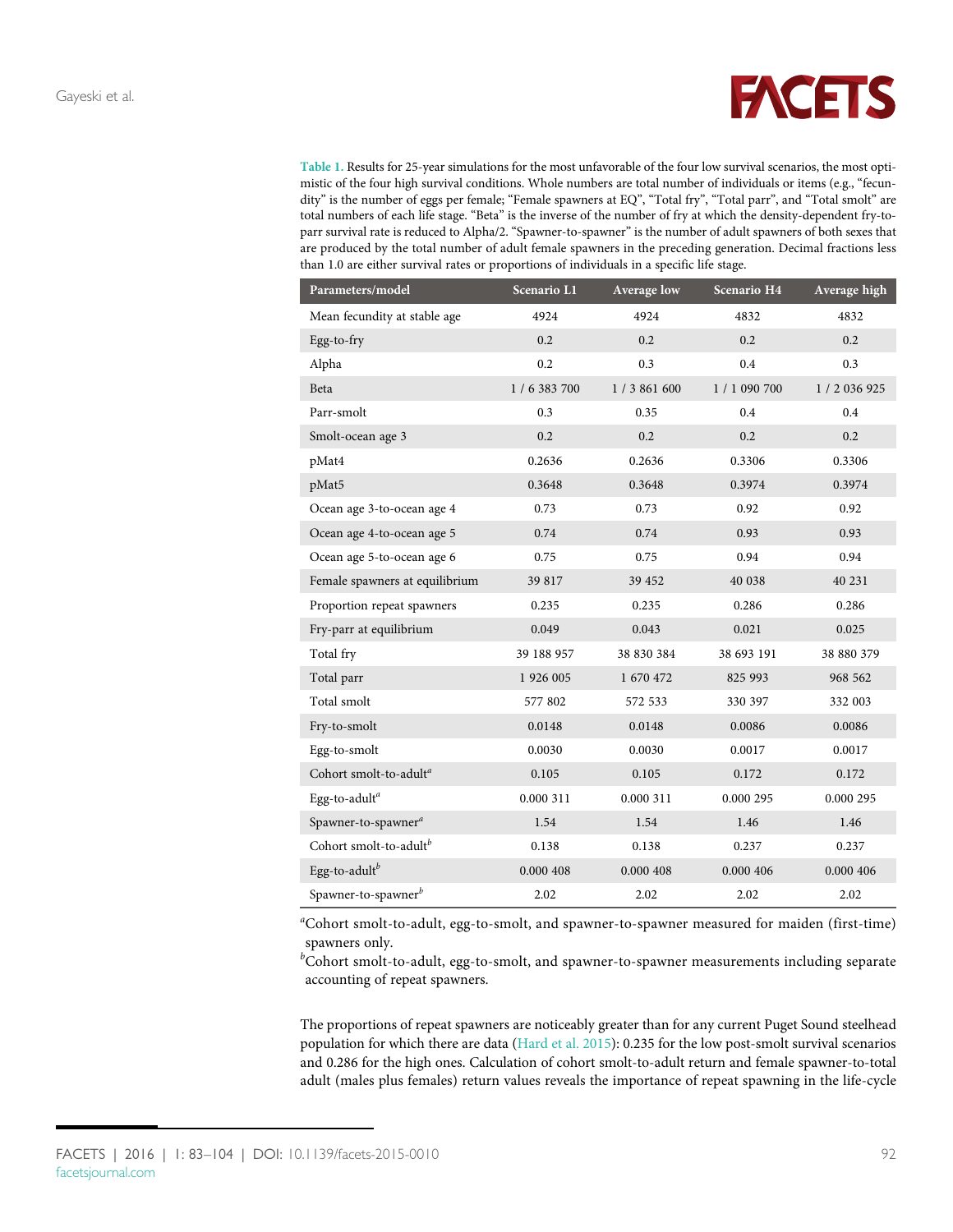

model. Calculated only for first-time spawners for the low marine survival scenario, the cohort smoltto-total adult rate is 0.105 and the female spawner-to-total adult return rate is 1.54 (calculated from mean fecundity and the mean egg-to-adult survival of 0.0003); for the high-survival scenario, the cohort smolt-to-adult rate is 0.172 and the female spawner-to-total adult return rate is 1.46. In other words, the population cannot replace itself at equilibrium (which would require two adults returning for each female spawner).

When cohort and egg-to-adult survival are calculated by including repeat spawners, the cohort smoltto-total adult return rate for the low post-smolt survival scenario is 0.138 and for the high survival scenario is 0.237. Egg-to-adult survival under both scenarios is 0.0004, an increase of over 30% from the calculation based only on maiden spawners. These raise the female spawner-to-total adult return rate to just over 2.0, assuring replacement at equilibrium.

#### Juvenile production scaled to historical rearing habitat

The production of parr of both sexes from the eight models ranged from 826 000 to 1 926 000 and averaged 1 320 000 ([Table 1](#page-9-0); [Supplementary Material 1, Table S3\)](#page-18-2). [Gayeski et al. \(2011\)](#page-19-4) estimated that 668 linear kilometers of mainstem and tributary stream habitat was accessible to winter-run steelhead in the Stillaguamish River in 1895. We updated this estimate using data for historical mainstem and tributary rearing habitat in the Stillaguamish ([Pess et al. 1999](#page-20-8); [Pollock et al. 2004\)](#page-20-9). We estimate that there were a total of 706 km of tributary habitat available for juvenile steelhead rearing and 160 km of mainstem. For tributaries, we estimated the average channel width available to steelhead rearing during near baseflow conditions during the summer and fall growing season to be 3 m based on the two sources cited above, [Roni et al. \(2010\),](#page-20-2) and unpublished field survey data by two of us (Pess and Beechie). This resulted in an estimated total tributary rearing area of 2 118 000  $\mathrm{m}^2$ . For mainstem rearing habitats, we used a range of estimates of the average width (each bank) over the total length of mainstem shallow shoreline available for juvenile steelhead rearing during the summer and fall growing season of 2, 3, and 4 m (4, 6, and 8 m both banks combined). The shallow shoreline is defined as the area of mainstem river channel adjacent to the bank where channel depth is no greater than 0.5 m and surface current velocity is not greater than 0.5 m⋅s<sup>-1</sup> ([Stanford et al. 2005\)](#page-21-6). This is the area of river main channels where we expect the majority of O. mykiss parr to rear during baseflow and near-baseflow conditions during the summer/fall growing season. This results in a range of total mainstem rearing habitat area of 640 000-1 280 000 m<sup>2</sup>. Added to the estimate of tributary rearing area, these estimates yield an estimate of total historically available juvenile parr rearing area of 2 780 000, 3 078 000, and 3 398 000 m<sup>2</sup> ([Table 2](#page-10-0)).

| Habitat type       | Length (km) | Length $(m)$ | Width $(m)^a$  | Area $(m2)$ |
|--------------------|-------------|--------------|----------------|-------------|
| Tributaries        | 706         | 706 000      | 3              | 2 118 000   |
| Mainstem 1         | 160         | 160 000      | $\overline{4}$ | 640 000     |
| Mainstem 2         | 160         | 160 000      | 6              | 960 000     |
| Mainstem 3         | 160         | 160 000      | 8              | 1 280 000   |
| Tribs + mainstem 1 |             |              |                | 2 758 000   |
| Tribs + mainstem 2 |             |              |                | 3 078 000   |
| Tribs + mainstem 3 |             |              |                | 3 398 000   |

<span id="page-10-0"></span>Table 2. Estimated total steelhead rearing habitat area of tributaries plus mainstem of the Stillaguamish River circa 1895.

<sup>a</sup>Tributary width is total width; mainstem width is the total for both banks combined.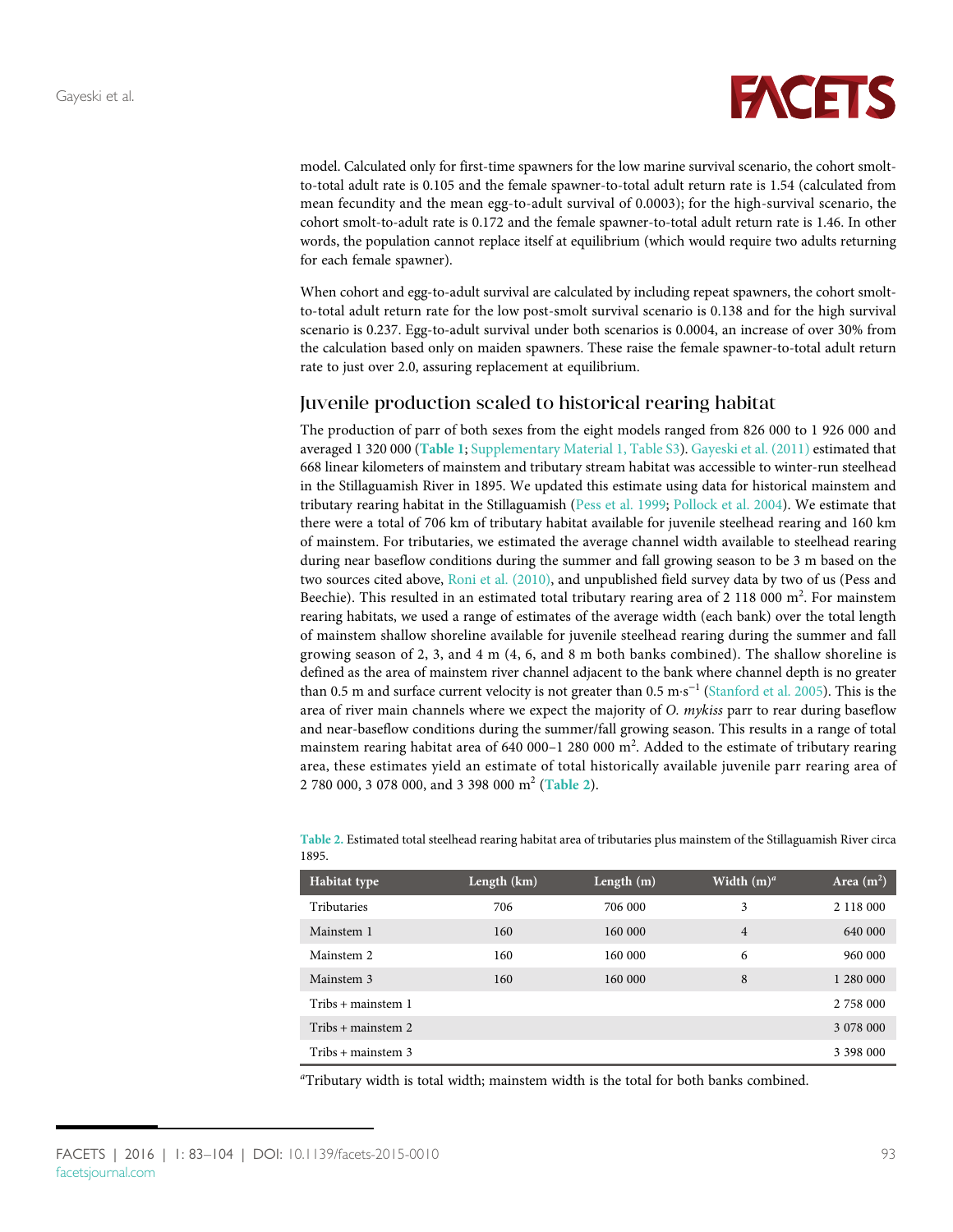

|                             |               | Estimated rearing area $(m2)$ |           |           |
|-----------------------------|---------------|-------------------------------|-----------|-----------|
| Model                       | Total parr    | 2 758 000                     | 3 078 000 | 3 398 000 |
| L1                          | 1 926 005     | 0.698                         | 0.626     | 0.567     |
| L <sub>2</sub>              | 1 435 288     | 0.520                         | 0.466     | 0.422     |
| L <sub>3</sub>              | 1 900 214     | 0.689                         | 0.617     | 0.559     |
| L4                          | 1 420 379     | 0.515                         | 0.461     | 0.418     |
| H1                          | 1 113 266     | 0.404                         | 0.362     | 0.328     |
| H <sub>2</sub>              | 831 380       | 0.301                         | 0.270     | 0.245     |
| H <sub>3</sub>              | 1 103 609     | 0.400                         | 0.359     | 0.325     |
| H <sub>4</sub>              | 825 993       | 0.299                         | 0.268     | 0.243     |
| Average of all eight models | 1 3 1 9 5 1 7 | 0.478                         | 0.429     | 0.388     |
| Average of L1:L4            | 1 670 472     | 0.606                         | 0.543     | 0.492     |
| Average of H1:H4            | 968 562       | 0.351                         | 0.315     | 0.285     |

<span id="page-11-0"></span>Table 3. Modeled parr densities (parr·m<sup>-2</sup>) for the eight models and three estimates of total rearing area.

Dividing each of the eight estimates of 1895 equilibrium parr production by the three estimates of total rearing area yields estimates of parr densities in juvenile rearing habitats of 0.24–0.70 parr·m<sup>−</sup><sup>2</sup> . For the average total parr production of 1 320 000 (averaged across all eight model runs), rearing densities range from 0.39 to 0.48 parr·m<sup>-2</sup>. The average across the four low marine survival scenarios is 0.49–0.61 parr·m<sup>−</sup><sup>2</sup> . The average across the four high marine survival scenarios is 0.29–0.35 parr·m<sup>−</sup><sup>2</sup> ([Table 3](#page-11-0)).

[Figure 5](#page-11-1) shows box plots of parr densities for all eight modeled scenarios for each of the three estimates of total rearing area.

#### Parr capacity in the Stillaguamish River under current conditions

[Roni et al. \(2010\)](#page-20-2) estimated steelhead parr production in a modeled Puget Sound watershed the size of the Stillaguamish before restoration, which is to say, under current conditions. They estimated the

<span id="page-11-1"></span>

Fig. 5. Box plots of modeled average parr rearing densities of mainstem and tributary steelhead rearing habitats in the Stillaguamish River in 1895 for estimated mainstem shallow shoreline rearing widths of 4, 6, and 8 m both banks combined. M4: average rearing densities in tributaries plus mainstem rearing areas estimated for average shoreline rearing habitat widths of 4 m (both banks combined). M6 and M8: as M4 but for shallow shoreline rearing widths of 6 and 8 m, respectively, both banks combined.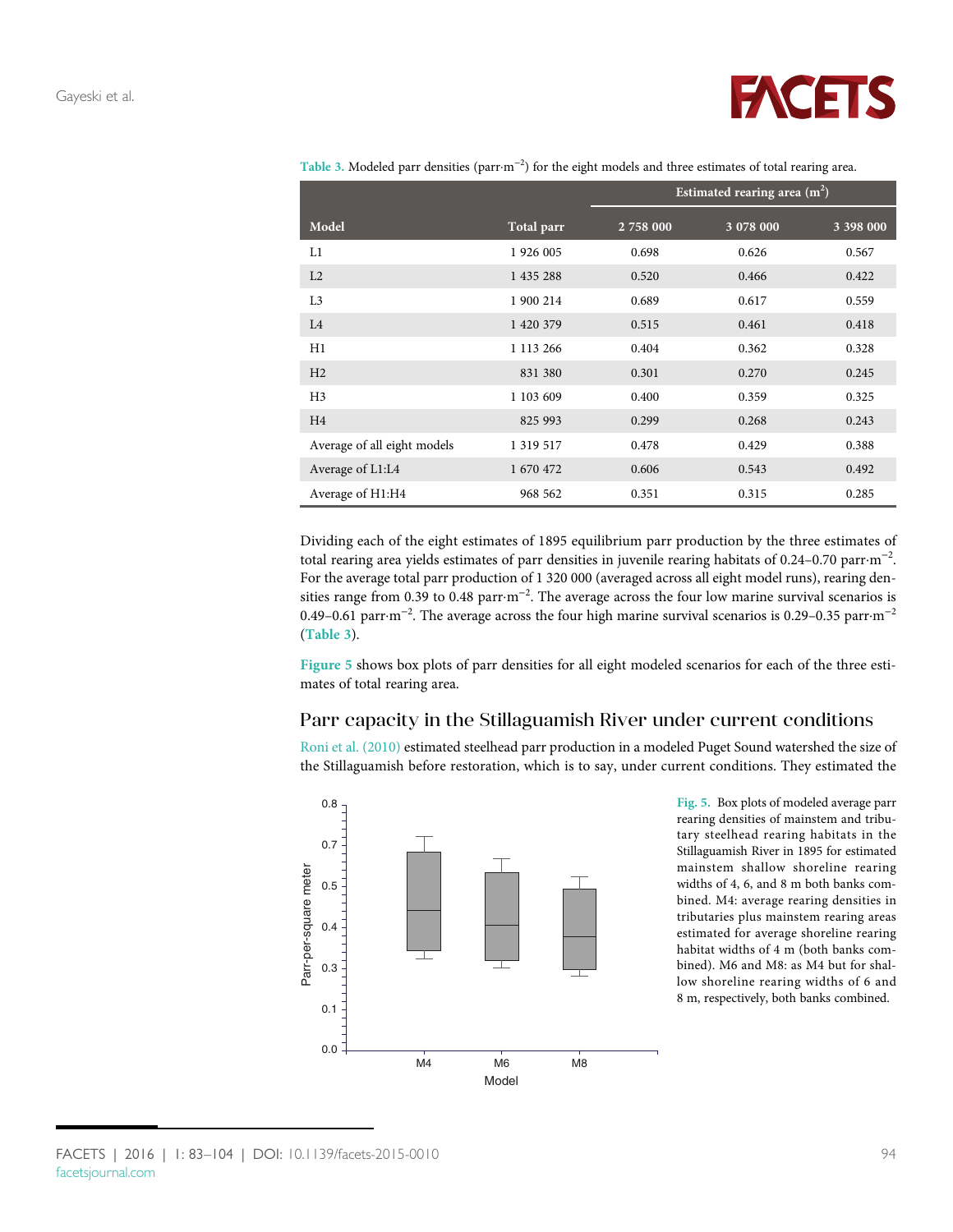<span id="page-12-0"></span>Table 4. Stillaguamish river tributary and main channel lengths and estimated juvenile steelhead rearing area from [Roni et al. \(2010\).](#page-20-2) Area for tributaries assumes a rearing width of 3 m. Areas for mainstems 1–3 are for shallow shoreline rearing widths of 4, 6, and 8 m (both banks combined), respectively.

| Habitat type             | Length $(m)$ | Area $(m2)$ |
|--------------------------|--------------|-------------|
| <b>Tributaries</b>       | 184 265      | 552 795     |
| Mainstem 1               | 117 751      | 471 004     |
| Mainstem 2               | 117 751      | 706 506     |
| Mainstem 3               | 117 751      | 942 008     |
| Tributaries + mainstem 1 | 302 016      | 1 023 799   |
| Tributaries + mainstem 2 | 302 016      | 1 259 301   |
| Tributaries + mainstem 3 | 302 016      | 1 494 803   |

lengths of three types of stream habitats, small, medium, and large, and the current number of parr produced by each. Small and medium streams correspond to tributaries in our analysis: large streams to mainstems. The total length of large streams is 117 751 m (118 km). Steelhead parr production in large streams was estimated to be 99 238. Using our estimates of mainstem rearing habitat area as equal to stream length  $\times$  4, 6, and 8 m, the estimated rearing areas of large streams are 471 000, 707 000, and 942 000 m<sup>2</sup> ([Table 4](#page-12-0)). This yields parr densities of 0.21, 0.14, and 0.11 parr·m<sup>-2</sup>, respectively. These densities are lower than the mean values of our historic estimates of 0.48, 0.43, and 0.39 parr·m<sup>−</sup><sup>2</sup> , respectively ([Table 3](#page-11-0)).

## Discussion

We provide the first model-based estimate of steelhead parr rearing capacities and associated densities for a representative Puget Sound river basin under conditions that existed in the late 19th century that were considerably less anthropogenically disturbed than today. We employed an agestructured life-cycle model to generate the number of steelhead parr (age-1) produced under equilibrium conditions by a population of female spawners in a representative river basin in Puget Sound under the environmental conditions that existed at the end of the 19th century and that are assumed to have been more favorable to the production of anadromous salmonids than today [\(Hard et al. 2007,](#page-19-2) [2015](#page-19-3); [Myers et al. 2015\)](#page-20-1). The modeled population consisted of an array of sizes, ages, and spawning types (maiden and repeat) in proportions that are likely to have existed at that time given available historical information (as summarized, e.g., in [Withler 1966\)](#page-21-1). We parameterized weight- and fecundity-at-age with data from populations in western Kamchatka that still exhibit the complex life histories that likely characterized Puget Sound steelhead populations under the less anthropogenically disturbed conditions of the late 19th century ([Pavlov et al. 2001](#page-20-4)). We corroborated the appropriateness of the parameterizations of weight and fecundity by verifying that the model achieved the average adult weight of 8.25 lbs estimated by [Gayeski et al. \(2011\)](#page-19-4) for Puget Sound winter-run steelhead in 1895 and an average fecundity of 4900 reported by [Quinn \(2005\)](#page-20-3).

Age- and stage-structured life-cycle models are appropriate to contexts such as ours where the aim is to examine the relationships between population numbers at different life stages and (or) between one or more critical life stages and candidate environmental covariates affecting growth and survival. Our approach is consistent with other uses of age- and stage-structured life-cycle models employed in various conservation and management contexts involving salmon ([Greene and Beechie 2004](#page-19-7); [Oosterhout](#page-20-6) [et al. 2005;](#page-20-6) [Scheuerell et al. 2006\)](#page-21-7) and marine mammals [\(Brault and Caswell 1993](#page-19-8); [Olesiuk 2005\)](#page-20-10). In our case, we sought to improve our understanding of how the complex adult spawning life histories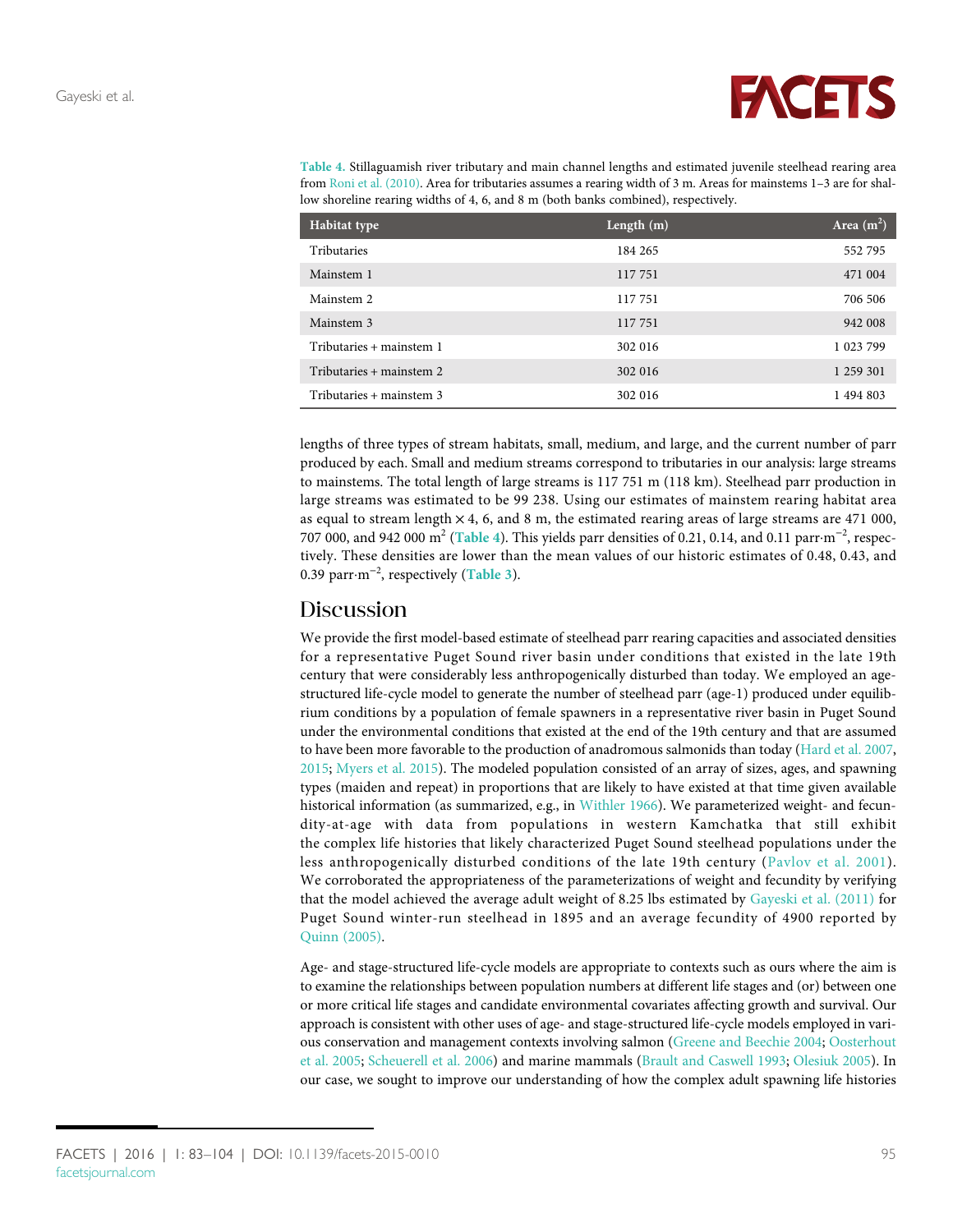

and population abundance that characterized Puget Sound steelhead populations at the end of the 19th century were maintained across generations by modeling the life cycle of a representative Puget Sound steelhead population, the Stillaguamish River population. Specifically, we were interested in characterizing the parr production and associated adult life history required to sustain the 1895 equilibrium abundance, and then comparing that historical parr capacity to potential parr production under current habitat conditions. By modeling the entire life-cycle and making judicious use of available data pertaining to steelhead life history, we were able to achieve those aims.

#### Changes in marine survival of Puget Sound steelhead since 1895

Marine (smolt-to-adult return) survival rates are known to have declined during the past quarter of a century and have undoubtedly contributed to recent declines and listing of several steelhead populations under the Endangered Species Act, including Puget Sound steelhead ([Smith et al. 2000;](#page-21-8) [Ward](#page-21-9) [2000](#page-21-9); [Welch et al. 2000;](#page-21-10) [Friedland et al. 2014](#page-19-6)). [Friedland et al. \(2014\)](#page-19-6), for example, estimated changes in smolt-to-adult survival rates for steelhead between 1977 and 2005 from the well-studied Keogh River population on the East Coast of Vancouver Island, British Columbia. They estimated that average survival rates decline threefold from 14% during the first half of the period to 5% during the second half. Survival rates of Puget Sound populations over the past decade may have been even lower [\(Moore et al. 2015](#page-20-11)).

It may be thought that such changes in marine survival render our estimates of the parr capacity of the Stillaguamish River in 1895 of little relevance for the conservation of Stillaguamish steelhead under current conditions. We do not believe that this is the case. First, our estimates of first year post-smolt survival and age-3-to-age-6 survival to adult return for low and high marine survival sce-narios resulted in cohort smolt-to-adult return survival rates of 0.105–0.172 ([Table 1](#page-9-0)). This is comparable to mean survival rates estimated for the Keogh River during the mid-1980s of 0.14–0.16, with survival rates for individual cohorts as high as 0.26 ([Ward and Slaney 1988;](#page-21-2) [Friedland et al. 2014\)](#page-19-6). Hence, our modeled marine survival rates are likely conservative with respect to conditions that existed in the late 19th century. Second, the effect of employing conservative estimates of marine survival on our estimates of parr capacity would be to inflate those estimates relative to the number of parr at equilibrium required under more favorable marine survival rates ([Table 1](#page-9-0); [Supplementary](#page-18-2) [Material 1, Table S3](#page-18-2)). That is, the greater the marine survival, the fewer number of parr and smolts required in order to recruit a given number of spawning adults.

For similar reasons, our acceptance of the best estimate of the 1895 equilibrium of the Stillaguamish River of 69 200 estimated by [Gayeski et al. \(2011\)](#page-19-4) for the purpose of estimating parr capacity in 1895 is conservative. If the adult estimate is inflated, then our estimate of parr capacity in 1895 will be similarly inflated. If anything, therefore, our estimates of parr capacity and densities in the Stillaguamish in 1895 would push the bounds of realistic parr densities that we estimate were required to sustain the adult equilibrium abundance estimated by [Gayeski et al. \(2011\)](#page-19-4). As we show in the following section, this does not appear to be the case. This result has the indirect effect of providing independent evidence that the estimate of [Gayeski et al. \(2011\)](#page-19-4) is biologically realistic.

#### A comparison of parr densities

[Gayeski et al. \(2011\)](#page-19-4) estimated a 100-fold decline in the abundance of adult Stillaguamish River steelhead between 1895 and the first decade of the 21st century. This decline far exceeds what might be expected in response to the estimated loss of only 33% of stream habitat accessible to adult steelhead since 1895. When potential juvenile rearing habitat is considered, the loss is greater than estimated in [Gayeski et al. \(2011\).](#page-19-4) Depending on the estimate of main channel shallow shoreline rearing area, the loss has been between 56% and 63% ([Tables 2](#page-10-0) and [4](#page-12-0)). In either case, this implies that the productivity of the freshwater rearing environment has experienced a decline since 1895 that is considerably out of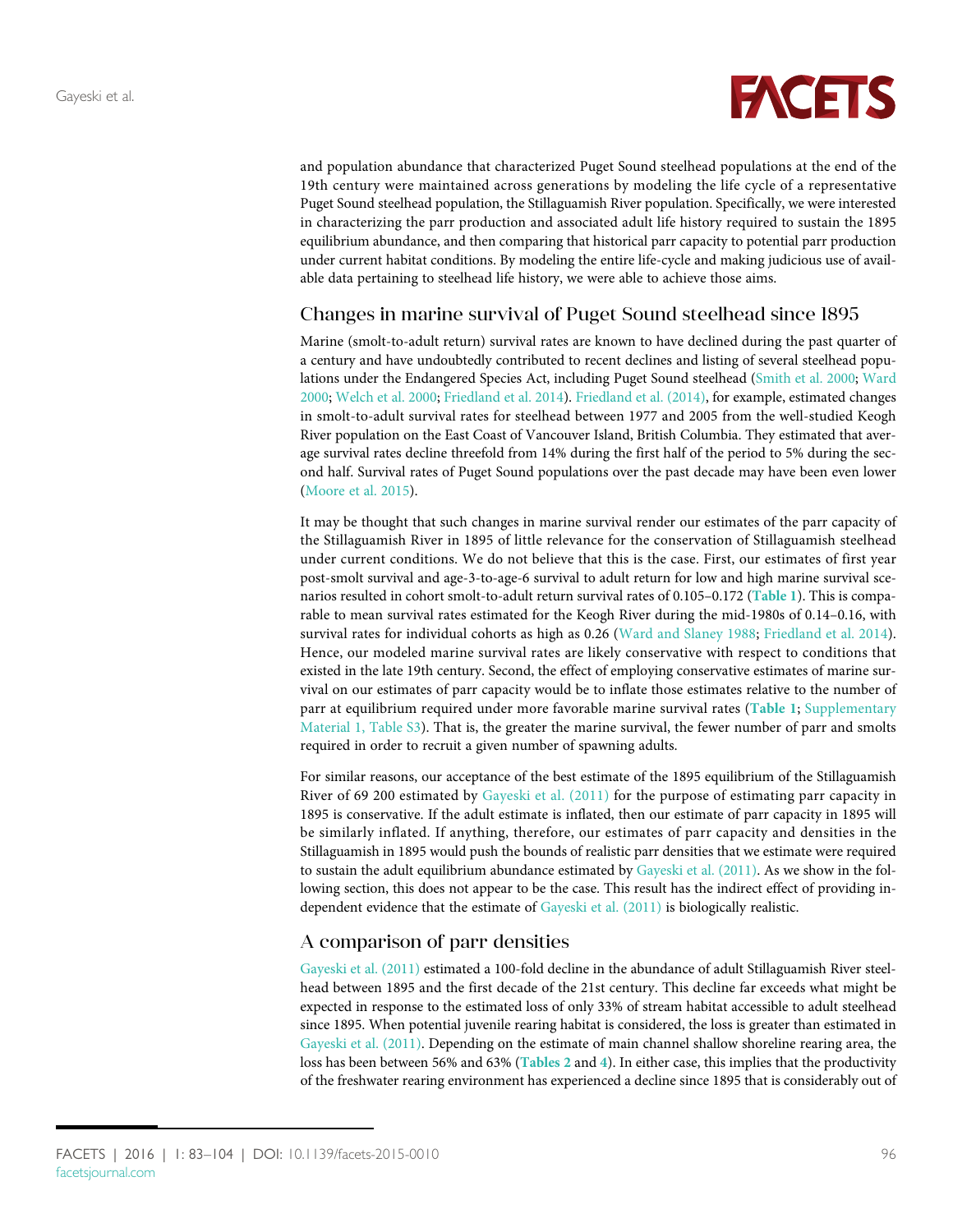

proportion to the loss of accessible stream habitat area. Consistent with the estimate of adult steelhead abundance at the end of the 19th century, our results show that parr abundance and densities were significantly greater than estimates for typical tributary and mainstem river juvenile rearing habitats under current conditions. Our results suggest that currently reduced steelhead abundance is the product of both loss of quantity of suitable juvenile rearing habitat and loss of quality of extant rearing habitats expressed as a reduction in the densities of parr that habitat of a given area can support. We believe that this is the case even after accounting for recent reductions in marine survival of steelhead.

Our model estimates of parr densities are averages over all stream types, tributary and mainstem. These estimates were made by assuming that all tributary and mainstem rearing habitats were equal in quality. We, therefore, simply assigned the total numbers of parr to mainstem and tributary habitat in direct proportion to the respective estimated total rearing area of each stream type ([Table 2](#page-10-0)). We did this for lack of any historical or current information on the distribution of total steelhead parr across stream types, which is largely a result of the absence of parr estimates at the whole basin scale. This probably results in somewhat underestimating the rearing capacity of tributaries and overestimating that of the mainstem river. However, we minimized this potential bias by estimating rearing habitat area for each stream type by assuming a maximum width of stream, corresponding to the shallow shoreline (sensu [Stanford et al. 2005\)](#page-21-6), within which most rearing during the summer-fall growing season occurred. This approach treats mainstem river rearing habitats more like that in tributaries with respect to the key features of depth and velocity. Consequently, we expect that our densities should be reasonably accurate as average values for both tributary and mainstem rearing habitats combined.

Our estimates of the numbers of steelhead parr produced under the conditions of the 1895 equilibrium are considerably larger than any credible estimate of annual numbers of parr under current conditions for larger river basins in Puget Sound (e.g., [Roni et al. 2010](#page-20-2)), which is what we expected given the estimated 1895 equilibrium adult population ([Table 1](#page-9-0) and [Fig. 4](#page-8-0)). Nonetheless, our estimates of the per-unit-area capacity of tributary and mainstem rearing habitats in the Stillaguamish River in the late 19th century are comparable in magnitude to or smaller than several recent estimates of den-sities of rearing juvenile steelhead in small tributary streams. [McCarthy et al. \(2009\)](#page-19-9) reported rearing densities of ages 0–2 rainbow/steelhead for nine small (approximately third order) tributary streams of the South Fork of the Trinity River in northern California. [Harvey et al. \(2005\)](#page-19-10) reported densities for steelhead/rainbow parr (less than 130 mm fork length) in 59 small habitat units in a small coastal stream in northern California (average width 4 m). [Harston and Kennedy \(2015\)](#page-19-11) reported densities of rearing steelhead yearlings (parr) in several small tributaries to the Clearwater River in Idaho. Mean densities of parr-sized fish from all three studies ranged from 0.16 to 0.9 m<sup>-2</sup>.

There are few published estimates of rearing densities of larger mainstem rivers, fifth order or higher. The best available recent information on the density of steelhead parr in Puget Sound and coastal Washington rivers that lie to the west of Puget Sound under presumed fully seeded conditions is that provided by [Gibbons et al. \(1985\)](#page-19-12) (see also, [Hard et al. 2015,](#page-19-3) Appendix C). Gibbons et al. measured parr density by dividing the total parr counts from each surveyed mainstem river reach by the total cross-sectional area of each reach (reach length × mean reach width), rather than scaling total counts to shallow shoreline rearing area as we do. To facilitate a comparison to [Gibbons et al. \(1985\),](#page-19-12) we rescaled the [Gibbons et al. \(1985\)](#page-19-12) data for mainstem river reaches to our shallow shoreline rearing area-based estimates using the lengths of mainstem reaches reported in Table 3 of [Gibbons](#page-19-12) [et al. \(1985\)](#page-19-12). Details are provided in [Supplementary Material 3](#page-18-4). Results are shown in [Fig. 6](#page-15-0) where they are compared to our model results and to the results from [Roni et al. \(2010\).](#page-20-2)

The rearing densities from [Gibbons et al. \(1985\)](#page-19-12) rescaled to our three estimates of main channel rearing widths average 0.086 parr·m<sup>−</sup><sup>2</sup> (width = 8 m) to 0.173 parr·m<sup>−</sup><sup>2</sup> (width = 4 m). Our adjusted parr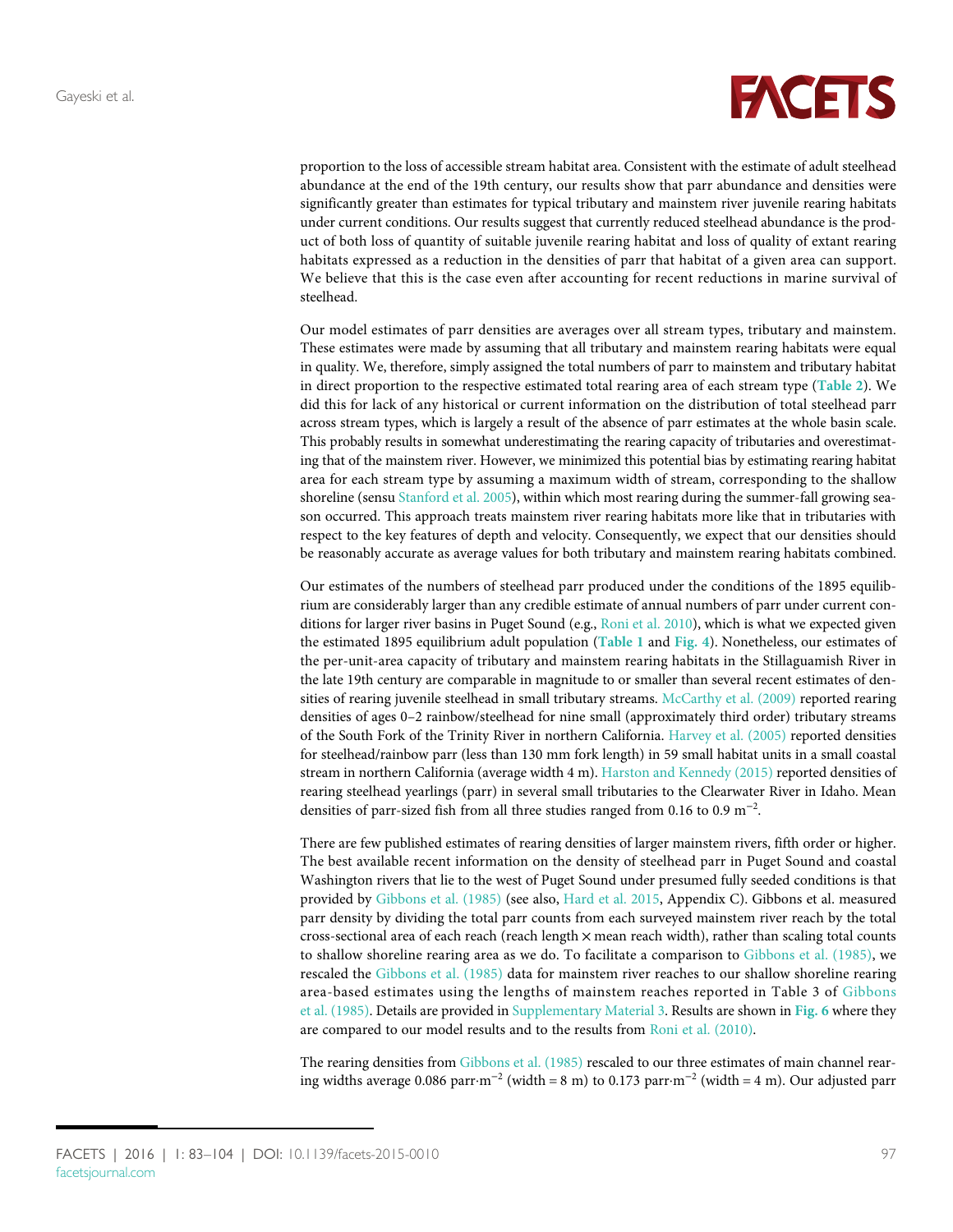

Fig. 6. Box plots of parr rearing densities of mainstem habitats measured by [Gibbons et al. \(1985\),](#page-19-12) [Roni et al. \(2010\)](#page-20-2), and the model average densities as shown in [Figure 4](#page-8-0).  $Gx = Gibbons$  et al. parr densities scaled to mainstem shoreline rearing width of  $x \in (x = 4, 6, \text{or } 8)$ .  $R =$ [Roni et al. \(2010\).](#page-20-2)



#### Relevance for conservation of Puget Sound steelhead

Although there are data showing that declines in the productivity of the marine environment in recent decades have impaired the recruitment of steelhead on a regional basis ([Ward and Slaney 1988](#page-21-2); [Smith](#page-21-8) [et al. 2000;](#page-21-8) [Ward 2000](#page-21-9); [Friedland et al. 2014;](#page-19-6) [Moore et al. 2015](#page-20-11)), considerably less is known about how alterations of freshwater habitats have affected juvenile production. In general, little is known about where in the freshwater life cycle from egg deposition to smolt emigration key bottlenecks are located. Nonetheless, the majority of remedial actions directed at recovering Puget Sound steelhead are most likely to be directed at freshwater habitat conditions ([NMFS 2013\)](#page-20-12). Partitioning the life history between the freshwater and marine phases of the life cycle in our model facilitates the identification of conditions that can result in positive population growth  $(\lambda > 1)$ . In particular, it should facilitate the identification of minimum spawner-to-smolt survival rates necessary to achieve positive population growth under varying marine survival scenarios. This is well-illustrated by the contrast in equilibrium fry-to-parr survival rates between our low and high marine survival scenarios ([Table 1](#page-9-0); [Supplementary Material 1, Table S3\)](#page-18-2), where lower marine survival requires higher fry-to-parr survival rates (weaker density dependent fry mortality, greater total fry capacity) than when marine survival rates are higher.

0.2 0.3

<span id="page-15-0"></span>0.4 0.5 0.6 0.7 0.8

Parr-per-square meter

Parr-per-square meter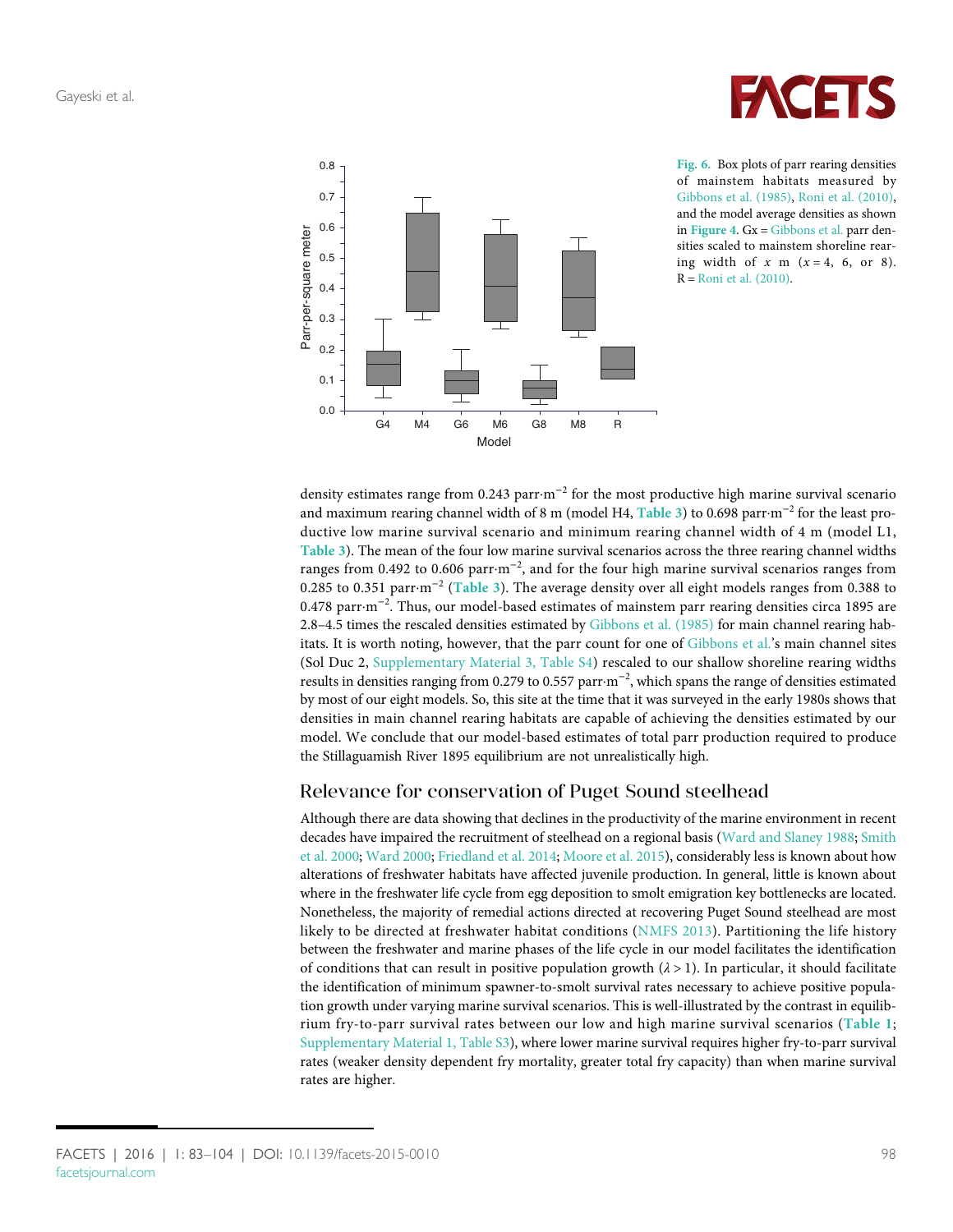

The results from our modeling effort suggest that measuring and monitoring the parr capacity of rearing habitats by measuring parr density provides an integrative metric of population performance within the entire freshwater life cycle. It can provide the most direct link between remedial actions aimed to improve the quantity and quality of rearing habitats and improvements in survival to a critical early juvenile life stage, age-1 parr. Consequently, quantifying parr capacities and parr-to-smolt survival rates are key information needs for recovery planning. In addition, estimates of spawner age composition and size-specific fecundity can provide estimates of potential egg deposition that when combined with estimates of parr production can provide estimates of egg-to-parr survival. Developing credible estimates of egg-to-parr and parr-to-smolt survival rates should help to focus scarce recovery resources on the most appropriate habitat actions to undertake in order to improve survival across the total life cycle, particularly given limited ability (in the near term at least) to affect improvements in marine survival.

Our model-based estimates of parr densities in 1895 provide a credible baseline from which all these issues can be addressed. To illustrate the value of achieving the higher parr densities estimated from our model, [Table 5](#page-16-0) shows the adult returns expected from achieving mean parr densities from the lower range of our model estimates given the amount of rearing habitat in the Stillaguamish River estimated to be currently available. We assumed parr-to-smolt survival of 0.3 [\(Hard et al. 2015](#page-19-3)), and smolt-to-adult return survival of 0.03, which is below the recent average for the Keogh estimated by [Friedland et al. \(2014\)](#page-19-6) and likely near values achieved by wild steelhead in northern Puget Sound rivers within the past decade.

Depending on the width of shallow shoreline rearing habitat, average rearing densities of 0.24 parr·m<sup>-2</sup> in tributaries and mainstem combined could recruit 2200–3200 adults at a smolt-to-adult survival rate of 0.03. Average rearing densities of 0.4 parr·m<sup>−</sup><sup>2</sup> would recruit 3700–5400. Clearly, achieving such modest mean parr rearing densities would achieve significant improvements in wild steelhead recruitment in the Stillaguamish River, and elsewhere in Puget Sound, relative to current levels of abundance [\(Ford 2011](#page-19-5); [Hard et al. 2015](#page-19-3)).

#### Changes in the adult steelhead population since 1895 and the value of repeat spawning.

Our model of the 1895 steelhead population assumed a more complex age-structure than exists today in the Stillaguamish River, particularly with respect to the degree of repeat spawning. The model also assumed four mature ages, 3–6, with the proportions at equilibrium dominated by the two older age classes, which combined accounted for 70% of annual returns at equilibrium. These assumptions resulted in an average fecundity (eggs/female) of the modeled populations of 4800 and 4900 for the two marine survival scenarios ([Table 1](#page-9-0); [Supplementary Material 1, Table S3](#page-18-2)), which are essentially identical to the average value for steelhead generally noted by [Quinn \(2005\).](#page-20-3) The contemporary

<span id="page-16-0"></span>Table 5. Estimated numbers of adult steelhead returning to the Stillaguamish River from currently available tributary and mainstem rearing habitat area for three estimates of average parr rearing densities (parr·m<sup>-2</sup>) assuming, average parr-to-age-2 smolt survival of 0.30 and smolt-to-adult survival of 0.03. The three rearing densities span the range estimated by the model under the four high marine survival scenarios summarized in [Table 3](#page-11-0).

| Habitat type             | Area<br>$(m^2)$ | Density 1<br>$(parr·m-2)$ : 0.24 | Density 2<br>(parr $\cdot$ m <sup>-2</sup> ): 0.32 | Density 3<br>(parr $\cdot$ m <sup>-2</sup> ): 0.4 |
|--------------------------|-----------------|----------------------------------|----------------------------------------------------|---------------------------------------------------|
| Tributaries + mainstem 1 | 1 023 799       | 2211                             | 2949                                               | 3686                                              |
| Tributaries + mainstem 2 | 1 259 301       | 2720                             | 3627                                               | 4533                                              |
| Tributaries + mainstem 3 | 1 494 803       | 3229                             | 4305                                               | 5381                                              |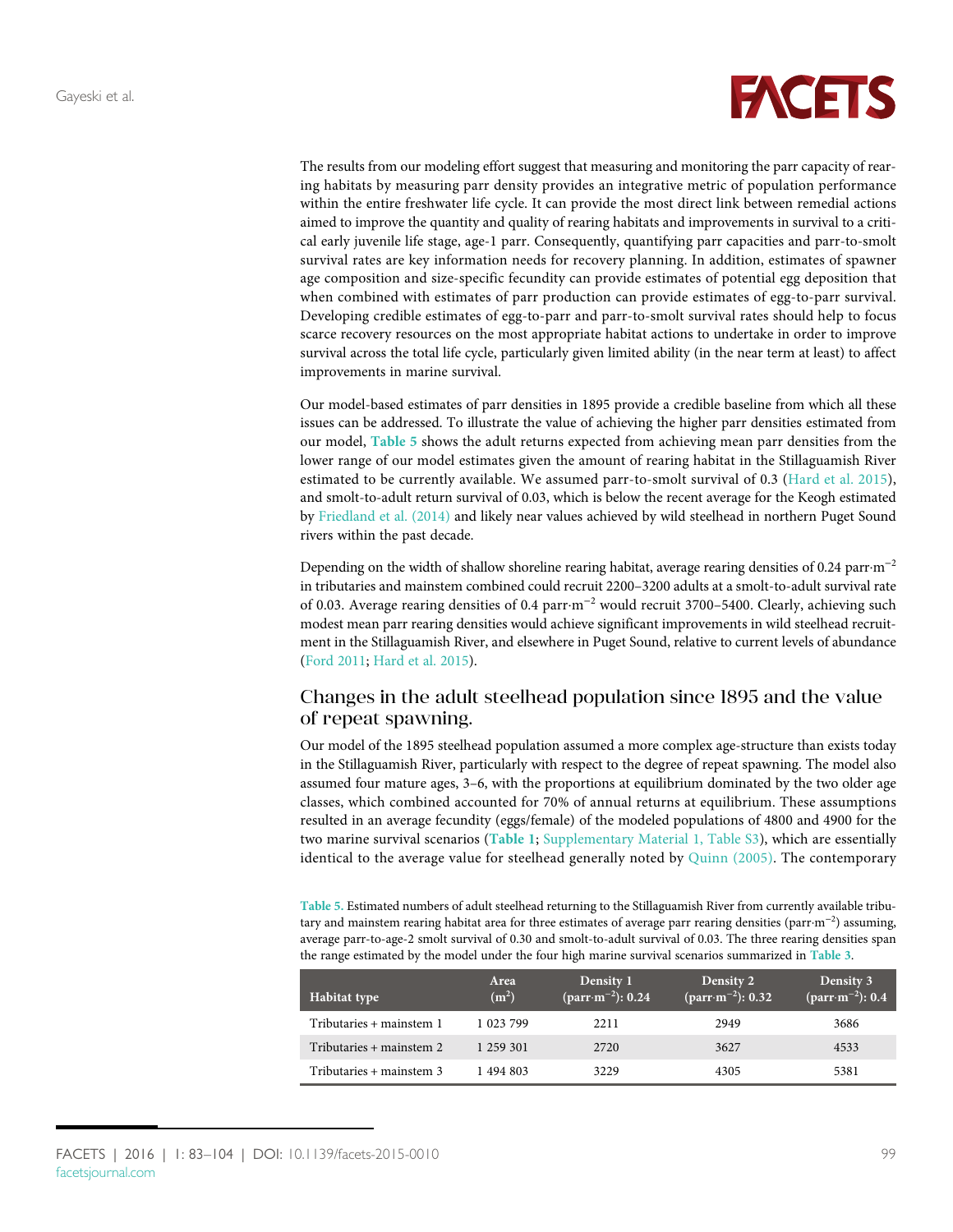

population has a much lower, perhaps negligible, percentage of repeat spawners [\(Hard et al. 2015\)](#page-19-3), and is dominated by age-3- and age-4-year-old individuals [\(Hard et al. 2007\)](#page-19-2). This undoubtedly has reduced the average fecundity of the population and thus the total potential egg deposition.

These changes in the age- and life-history structure of the contemporary population, however, do not affect the validity of our results as the purpose of the modeling is to provide estimates of the abundance of parr and the associated rearing densities that were most likely responsible for the level of adult equilibrium abundance in 1895 estimated by [Gayeski et al. \(2011\).](#page-19-4) These estimates are directly relevant to conservation planning for Stillaguamish and other Puget Sound steelhead populations. As illustrated in the preceding subsection and [Table 5](#page-16-0), attaining higher rearing densities in the Stillaguamish River is directly relevant to the recovery of the steelhead population. So also is recovering the historic proportion of repeat spawners. Repeat spawning is likely to be especially important for recovery of Puget Sound steelhead given current depressed levels of marine survival, which primarily affects steelhead smolts early during the first year in the marine environment [\(Friedland et al. 2014;](#page-19-6) [Moore et al.](#page-20-11) [2015](#page-20-11)). Post-spawning adults are likely to be much less susceptible to marine mortality upon reentering the marine environment than much smaller bodied smolts and their return to spawn a second time achieves a functional increase in the effective cohort smolt-to-adult survival rate, as shown in [Table 1](#page-9-0) and [Supplementary Material 1, Table S3.](#page-18-2) A significant increase in the proportion of repeat spawners to levels in the neighborhood of 20% of total annual spawners could be critical to achieving the increase in parr densities that our modeling results show to be realistic. It is worth noting in this regard that according to recent run reconstruction data provided to the lead author by Washington Department of Fish and Wildlife staff, repeat spawning rates of winter-run steelhead in the Queets River in Olympic National Park to the west of Puget Sound have ranged between 20% and 30% since the early 1980s. So such repeat spawning rates are still achievable today at least by some populations.

Regardless of the recovery of greater rates of repeat spawning, increasing the mean densities of steelhead parr in the Stillaguamish River can be expected to return significant dividends for rebuilding depressed levels of adult abundance of this population. Even modest increases to densities above 0.2 parr·m<sup>−</sup><sup>2</sup> should yield meaningful sustained increases in the abundance of returning adults. Achieving such increases will require both improvements to habitat quality and quantity (physical structure and complexity, and food web) and synergistic increases in the numbers of returning adult spawners. The results of our modeling of the parr capacity of the Stillaguamish River in 1895 show that such historic levels of parr density were not extreme by comparison with many studied populations today and that it is not unreasonable to expect to attain such densities in rivers today if appropriate recovery actions are undertaken.

## Conclusion

Our life-cycle model estimates of the abundance of steelhead parr that was likely required to achieve the 1895 adult return of steelhead to the Stillaguamish River relied on conservative assumptions regarding spawning and pre-smolt survival in freshwater and a conservative range of post-smolt marine survival. These assumptions obviously lead to higher estimates of steelhead parr capacity and rearing densities in the Stillaguamish than if we had assumed either a smaller number of returning adults or greater post-smolt marine survival rates. However, our model estimates of total parr production equate to average parr rearing densities of 0.24–0.70 parr·m<sup>−</sup><sup>2</sup> , which is within the range of densities that have recently been reported for relatively un-impacted streams and rivers in the Pacific northwest (0.16–0.9 m<sup>−</sup><sup>2</sup> ) ([Harvey et al. 2005;](#page-19-10) [McCarthy et al. 2009](#page-19-9); [Harston and](#page-19-11) [Kennedy 2015\)](#page-19-11).

Steelhead parr densities in the few Puget Sound rivers that have been studied are currently well below even the lowest densities estimated by our model, consistent with currently reduced levels of adult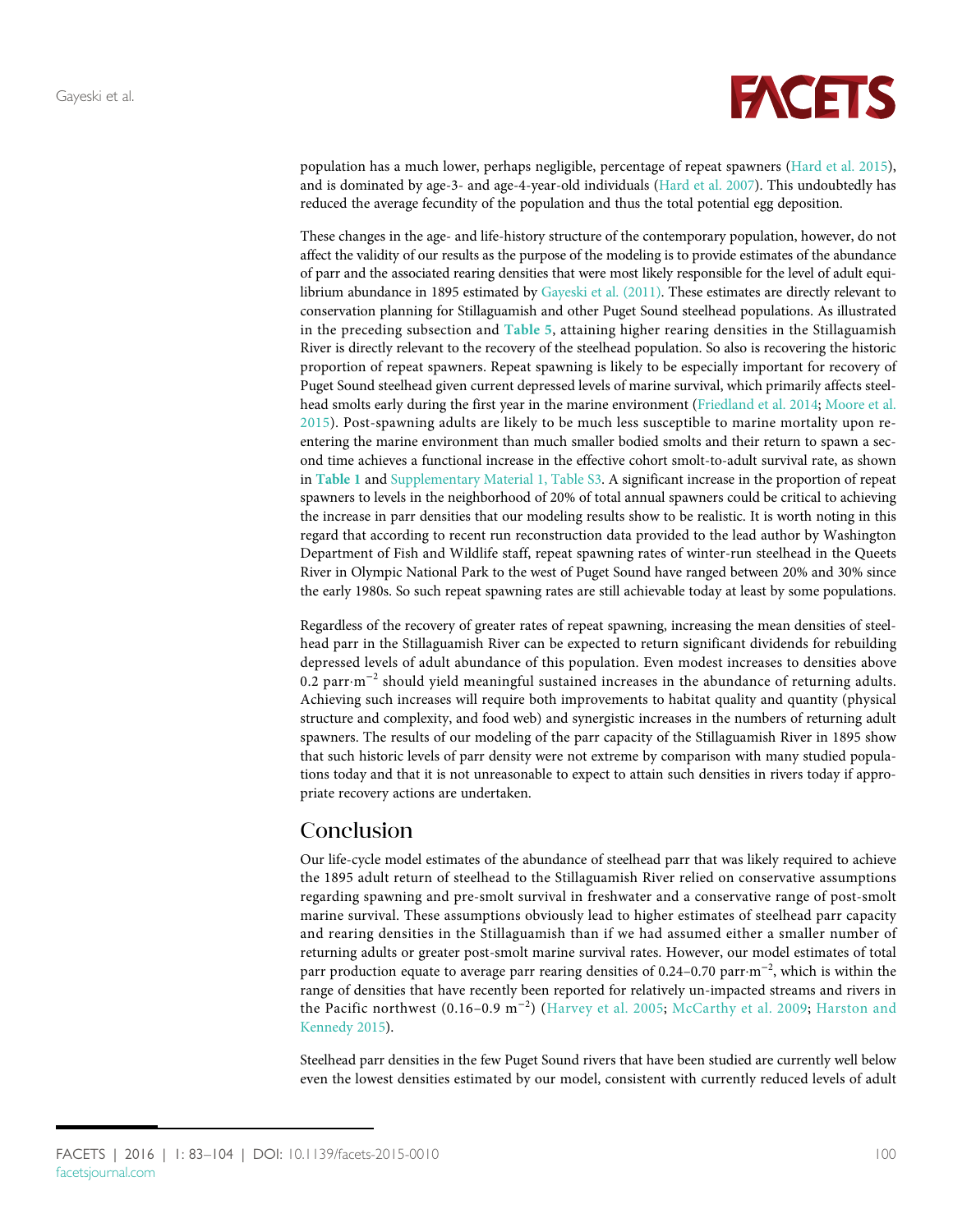

abundance. Our results strongly indicate that attaining even the lowest densities estimated by our model can achieve a significant increase in parr numbers and, hence, numbers of smolts and returning adults. Increasing smolt abundance is particularly important in view of current rates of smolt-to-adult returns that are well-below averages rates in the 1980s.

## Acknowledgements

Dr. Corey Phillis and Dr. Richard Zabel provided helpful comments on a preliminary draft of the manuscript. We are grateful to two anonymous reviewers and the editor for comments that greatly improved the submitted manuscript. We also extend our thanks to Oleksandr Stevankiv, an NOAA contractor who works with the National Marine Fisheries Service at the Northwest Fisheries Science Center for creating the map in [Fig. 1](#page-2-0) specifically for this publication. No special funding was required for this project. The lead author undertook the majority of the work for this publication, including all of the modeling, preparation of the text, and the majority of the editing on his personal time. The contributions of co-authors Pess and Beechie were provided as part of their regular work load at NMFS' Northwest Fisheries Science Center, Fish Ecology Division.

## Author contributions

Conceived and designed the study: NG, GP, TB. Performed the experiments/collected the data: NG, GP, TB. Analyzed and interpreted the data: NG. Contributed resources: NG, GP, TB. Drafted or revised the manuscript: NG.

## Competing interests

The authors have declared that no competing interests exist.

## Data accessibility statement

All relevant data are within the paper and in the Supplementary Material.

## Supplementary material

The following Supplementary Material is available with the article through the journal website at doi[:10.1139/facets-2015-0010](http://dx.doi.org/10.1139/facets-2015-0010).

<span id="page-18-2"></span>Supplementary Material 1

<span id="page-18-3"></span>Supplementary Material 2

<span id="page-18-4"></span>Supplementary Material 3

## References

<span id="page-18-0"></span>Beechie TJ, Pess G, Beamer E, Lucchetti G, and Bilby RE. 2003. Role of watershed assessments in recovery planning for endangered salmon. In Restoration of Puget Sound Rivers. Edited by D Montgomery, S Bolton, D Booth, and L Wall. University of Washington Press, Seattle, WA. pp. 194–225.

<span id="page-18-1"></span>Beechie T, Pess G, Morley S, Butler L, Downs P, Maltby A, Skidmore P, Clayton S, Muhlfeld C, and Hanson K. 2013. Chapter 3: watershed assessments and identification of restoration needs. In Stream and watershed restoration: a guide to restoring riverine processes and habitats. Edited by P Roni and T Beechie. Wiley-Blackwell, Chichester, UK. pp. 50–113.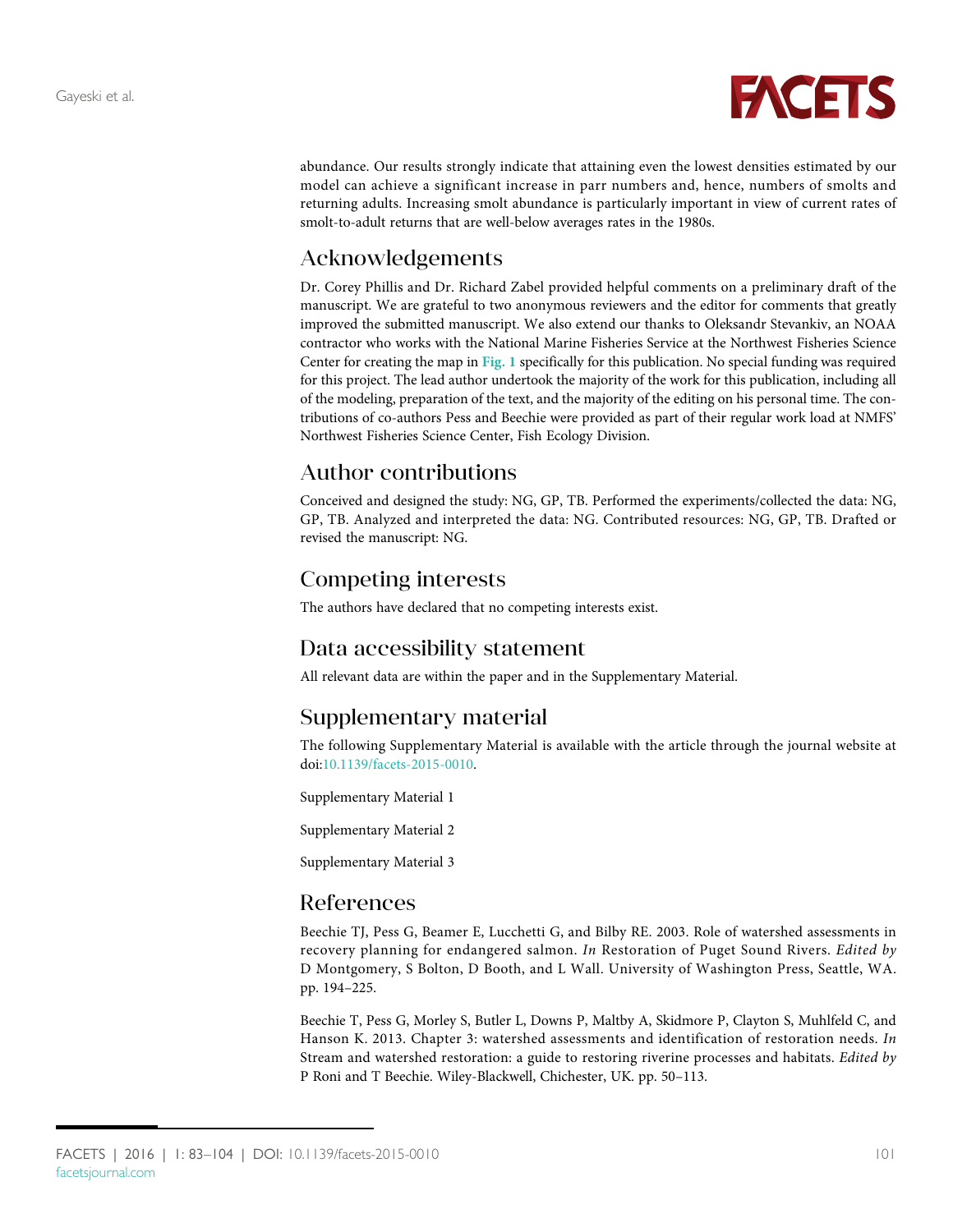Gayeski et al.



<span id="page-19-1"></span>Beechie TJ, Sear D, Olden J, Pess GR, Buffington J, Moir H, Roni P, and Pollock MM. 2010. Process-based principles for restoring river ecosystems. BioScience, 60: 209–222. doi[:10.1525/](http://dx.doi.org/10.1525/bio.2010.60.3.7) [bio.2010.60.3.7.](http://dx.doi.org/10.1525/bio.2010.60.3.7)

<span id="page-19-8"></span>Brault S, and Caswell H. 1993. Pod-specific demography of killer whales (Orcinus orca). Ecology, 74(5): 1444–1454. doi[:10.2307/1940073.](http://dx.doi.org/10.2307/1940073)

<span id="page-19-5"></span>Ford MJ (ed.). 2011. Status review update for Pacific salmon and steelhead listed under the Endangered Species Act: Pacific Northwest. NOAA Technical Memorandum NMFS-NWFSC-113, U.S. Department of Commerce. 281 p.

<span id="page-19-6"></span>Friedland KD, Ward BR, Welch DW, and Hayes SA. 2014. Postsmolt growth and thermal regime define the marine survival of steelhead from the Keogh River, British Columbia. Marine and Coastal Fisheries: Dynamics, Management, and Ecosystem Science, 6: 1–11. doi:[10.1080/](http://dx.doi.org/10.1080/19425120.2013.860065) [19425120.2013.860065](http://dx.doi.org/10.1080/19425120.2013.860065).

<span id="page-19-4"></span>Gayeski N, McMillan B, and Trotter P. 2011. Historical abundance of Puget Sound steelhead, Oncorhynchus mykiss, estimated from catch record data. Canadian Journal of Fisheries and Aquatic Sciences, 68(3): 498-510. doi[:10.1139/F10-166.](http://dx.doi.org/10.1139/F10-166)

<span id="page-19-12"></span>Gibbons RG, Hahn PKJ, and Johnson TH. 1985. Methodology for determining MSH steelhead spawning escapement requirements. Fisheries Management Division Report 85-11, Washington State Game Department, Olympia, WA. 39 p.

<span id="page-19-7"></span>Greene C, and Beechie TJ. 2004. Consequences of potential density-dependent mechanisms on recovery of ocean-type chinook salmon (Oncorhynchus tshawytscha). Canadian Journal of Fisheries and Aquatic Sciences, 61: 590–602. doi:[10.1139/f04-024](http://dx.doi.org/10.1139/f04-024).

<span id="page-19-3"></span>Hard JJ, Myers JM, Connor EJ, Hayman RA, Kope RG, Lucchetti G, Marshall AR, Pess GR, and Thompson BE. 2015. Viability criteria for steelhead within the Puget Sound distinct population segment. NOAA Technical Memorandum NMFS-NWFSC-129. U.S. Department of Commerce.

<span id="page-19-2"></span>Hard JJ, Myers JM, Ford MJ, Cope RG, Pess GR, Waples RS, Winans GA, Berejikian BA, Waknitz FW, Adams PB, Bisson PA, Campton DE, and Reisenbichler RR. 2007. Status review of Puget Sound steelhead (Oncorhynchus mykiss). NOAA Technical Memorandum NMFS-NWFSC-81. U.S. Department of Commerce. 117 p.

<span id="page-19-11"></span>Harston RB, and Kennedy BP. 2015. Competitive release modifies the impacts of hydrological alteration for a partially migratory stream predator. Ecology of Freshwater Fish, 24(2): 276–292. doi[:10.1111/eff.12145](http://dx.doi.org/10.1111/eff.12145).

<span id="page-19-10"></span>Harvey BC, White JL, and Nakamoto RJ. 2005. Habitat-specific biomass, survival, and growth of rainbow trout (Oncorhynchus mykiss) during summer in a small coastal stream. Canadian Journal of Fisheries and Aquatic Science, 62(3): 650–658. doi:[10.1139/f04-225](http://dx.doi.org/10.1139/f04-225).

<span id="page-19-9"></span>McCarthy SG, Duda JJ, Emlen JM, Hodgson GR, and Beauchamp DA. 2009. Linking habitat quality and trophic performance of steelhead along forest gradients in the South Fork Trinity River watershed, California. Transactions of the American Fisheries Society, 138: 506–521. doi:[10.1577/](http://dx.doi.org/10.1577/T08-053.1) [T08-053.1.](http://dx.doi.org/10.1577/T08-053.1)

<span id="page-19-0"></span>McElhany P, Ruckelshaus MH, Ford MJ, Wainwright TC, and Bjorkstedt EP. 2000. Viable salmonid populations and the recovery of evolutionarily significant units. NOAA Technical Memorandum NMFS-NWFSC-42. U.S. Department of Commerce. 156 p.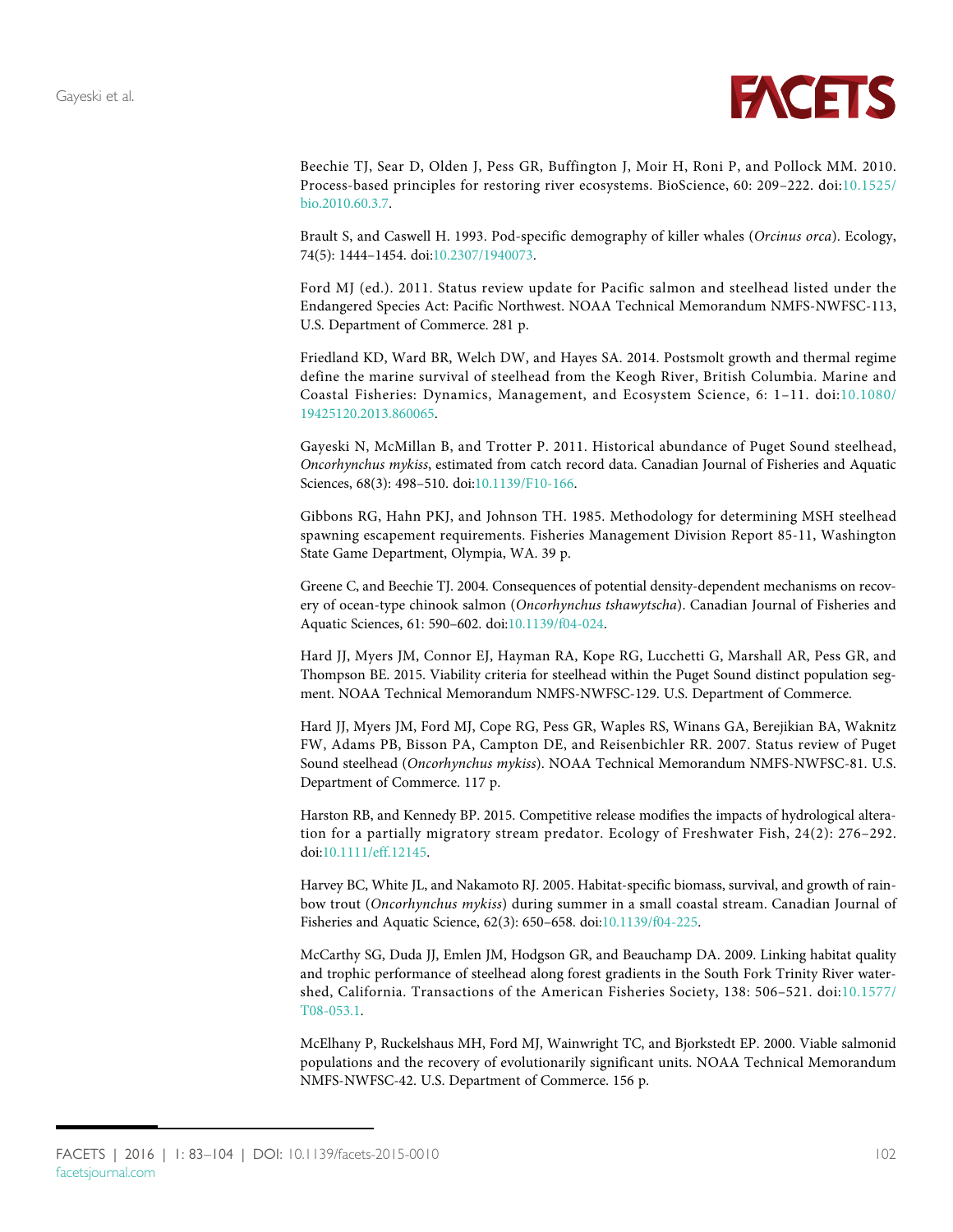

<span id="page-20-5"></span>McGurk MD. 1996. Allometry of marine mortality of Pacific salmon. Fishery Bulletin, 94: 77–88.

<span id="page-20-11"></span>Moore ME, Berejikian BA, Goetz FA, Berger AG, Hodgson SS, Connor EJ, and Quinn TP. 2015. Multi-population analysis of Puget Sound steelhead survival and migration behavior. Marine Ecology Progress Series, 537: 217–232. doi[:10.3354/meps11460.](http://dx.doi.org/10.3354/meps11460)

<span id="page-20-1"></span>Myers JM, Hard JJ, Connor EJ, Hayman RA, Kope RG, Lucchetti G, Marshall AR, Pess GR, and Thompson BE. 2015. Identifying historical populations of steelhead within the Puget Sound distinct population segment. NOAA Technical Memorandum NMFS-NWFSC-128. U.S. Department of Commerce.

<span id="page-20-0"></span>NMFS. 2010. National marine fisheries service interim endangered and threatened species recovery planning guidance version 1.3. National Marine Fisheries Service, Silver Spring, MD. Available from <www.nmfs.noaa.gov/pr/pdfs/recovery/guidance.pdf>.

<span id="page-20-12"></span>NMFS. 2013. Federal recovery outline, Puget Sound distinct population segment. National Marine Fisheries Service, Northwest Regional Office, Seattle, WA.

<span id="page-20-10"></span>Olesiuk PF, Ellis GM, and Ford JKB. 2005. Life history and population dynamics of northern resident killer whales (Orcinus orca) in British Columbia. Canadian Science Advisory Secretariat 2005/045. Fisheries and Oceans Canada.

<span id="page-20-6"></span>Oosterhout GR, Huntington CW, Nickelson TE, and Lawson PW. 2005. Potential benefits of a conservation hatchery program for supplementing Oregon coast coho salmon (Oncorhynchus kisutch) populations: a stochastic model investigation. Canadian Journal of Fisheries and Aquatic Sciences, 62: 1920–1935. doi[:10.1139/f05-080.](http://dx.doi.org/10.1139/f05-080)

<span id="page-20-4"></span>Pavlov DS, Savvaitova KA, Kuzischin KV, Gruzdeva MA, Pavlov SD, Mednikov BM, and Maksimov SV. 2001. The Pacific noble salmons and trouts of Asia. Scientific World, Moscow.

<span id="page-20-8"></span>Pess G, Collins B, Pollock MM, Beechie TJ, Haas AD, and Grigsby S. 1999. Historic and current factors that limit coho salmon (Oncorhynchus kisutch) production in the Stillaguamish River basin Washington State: implications for salmonid habitat protection and restoration. Report to the Snohomish County Department of Public Works, Surface Water Management Division, The Stillaguamish Tribe, Everett, WA.

<span id="page-20-7"></span>Pess GR, Kiffney PM, Liermann MC, Bennett TR, Anderson JH, and Quinn TP. 2011. The influences of body size, habitat quality, and competition on the movement and survival of juvenile coho salmon during the early stages of stream recolonization. Transactions of the American Fisheries Society, 140: 883–897. doi[:10.1080/00028487.2011.587752.](http://dx.doi.org/10.1080/00028487.2011.587752)

<span id="page-20-9"></span>Pollock MM, Pess GR, Beechie TJ, and Montgomery DR. 2004. The importance of beaver ponds to coho salmon production in the Stillaguamish River Basin, Washington, USA. North American Journal of Fisheries Management, 24: 749–760. doi[:10.1577/M03-156.1](http://dx.doi.org/10.1577/M03-156.1).

<span id="page-20-3"></span>Quinn T. 2005. The behavior and ecology of Pacific salmon and trout. American Fisheries Society, Bethesda, Maryland, in association with University of Washington Press, Seattle and London.

<span id="page-20-2"></span>Roni P, Pess G, Beechie T, and Morley S. 2010. Estimating changes in coho salmon and steelhead abundance from watershed restoration: how much restoration is needed to measurably increase smolt production? North American Journal of Fisheries Management, 30: 1469–1484. doi:[10.1577/](http://dx.doi.org/10.1577/M09-162.1) [M09-162.1](http://dx.doi.org/10.1577/M09-162.1).